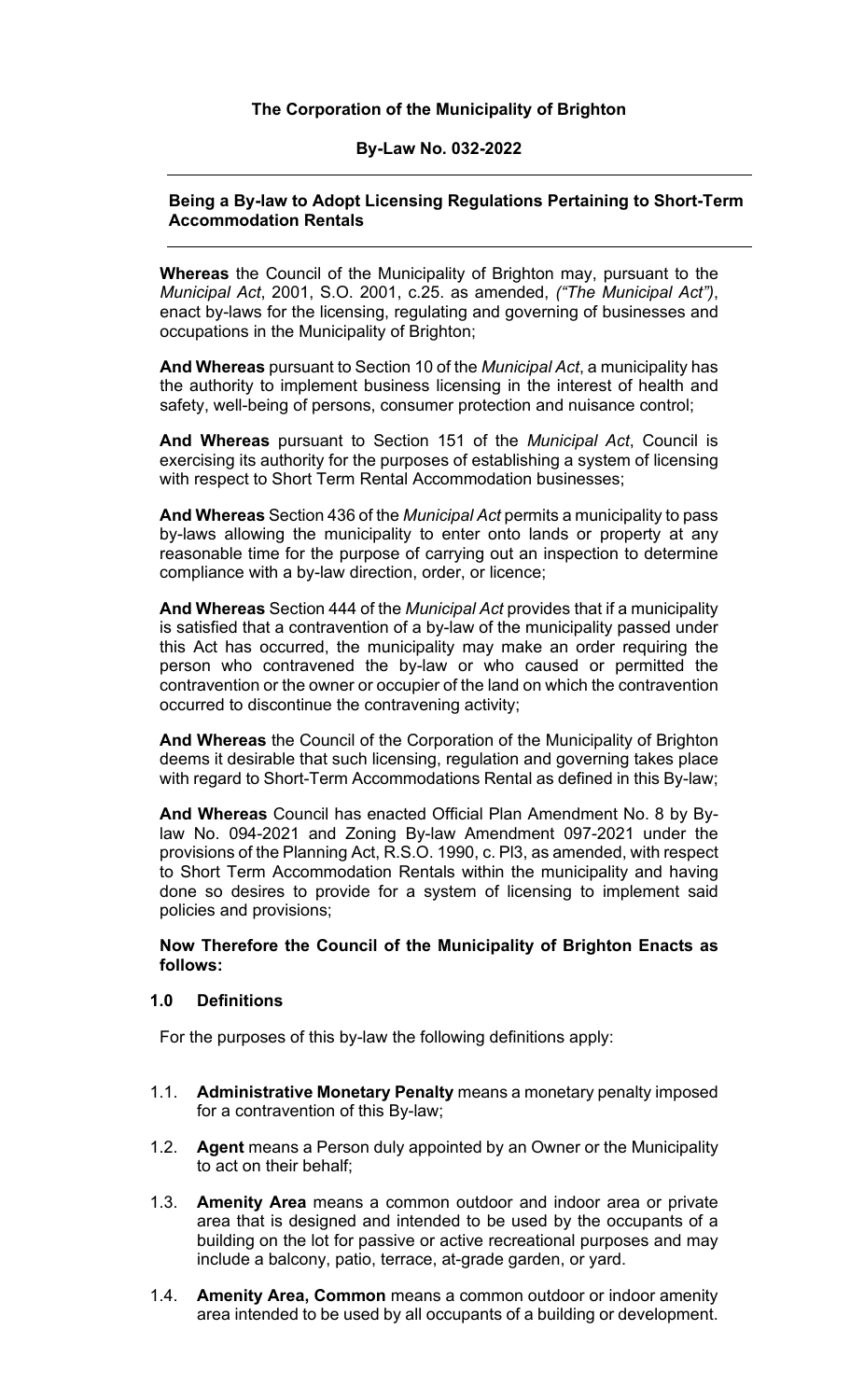- 1.5. **Amenity Area, Private** means an outdoor area with direct access from an individual dwelling unit and intended for exclusive use of residents of that dwelling unit, such as private balconies, patios, terraces, at grade-garden or yard.
- 1.6. **Ancillary** means a use, building or structure that is located on the same lot that may or may not be attached from the main building and is essential to a principal or main use, building or structure therewith.
- 1.7. **Accessory Building or Structure** means a detached or attached building or structure that is not used for human habitation (except for a private cabin), but the use of which is naturally and normally incidental to, subordinate to and exclusively devoted to a principal use of the building and is located on the same lot therewith.
- 1.8. **Applicant** means the Person applying for a Licence or renewal of a Licence under this by-law;
- 1.9. **"Bed & Breakfast Establishment"** means a dwelling or portion thereof in which the proprietor resides and supplies for hire or gain to other persons, temporary overnight lodging with or without meals, but shall not include a hotel, motel, apartment, hospital, seniors home, group home or restaurant serving the general public.
- 1.10. **Building** means, a structure occupying an area greater than ten square metres consisting of a wall, roof and floor or any of them or a structural system serving the function thereof including all plumbing, works, fixtures and service systems related thereto.
- 1.11. **By-law Enforcement Officer** means a municipal law enforcement officer of the Corporation of the Municipality of Brighton who is dully appointed by the Council of the Corporation for the purpose of enforcing the provisions of the Corporation's By-laws.
- 1.12. **Chief Administrative Officer** means the Chief Administrative Officer for the Municipality or any Person designated by the Chief Administrative Officer;
- 1.13. **Chief Building Official** means the Chief Building Official for the Municipality or any Person designated by the Chief Administrative Officer;
- 1.14. **Clerk** means the Clerk for the Municipality, or any Person designated by the Clerk;
- 1.15. **Corporation** means a body incorporated pursuant to the Business Corporations Act, R.S.O. 1990 c. B. 16, or the Corporations Act, R.S.O. 1990, c. C. 38;
- 1.16. **Council** means Council for the Municipality;
- 1.17. **Director of Planning and Development Services** means the Director of Planning and Development Services for the Municipality, or any Person designated by the Director of Planning and Development Services, or any Person designated by the Chief Administrative Officer;
- 1.18. **Fire Chief** means the Fire Chief for the Municipality, or any Person designated by the Fire Chief;
- 1.19. **Dwelling Unit** means one or more habitable rooms, occupied or capable of being occupied as a single housekeeping unit only, in which sleeping, sanitary conveniences, and kitchen facilities are provided, in which a heating system is provided, and which has a private entrance from outside the building or from a common hallway or stairway inside. For the purpose of this By-law, a dwelling unit does not include a tent, trailer, mobile home, or a room or suite of rooms in a boarding or rooming house, a hotel, or motor home.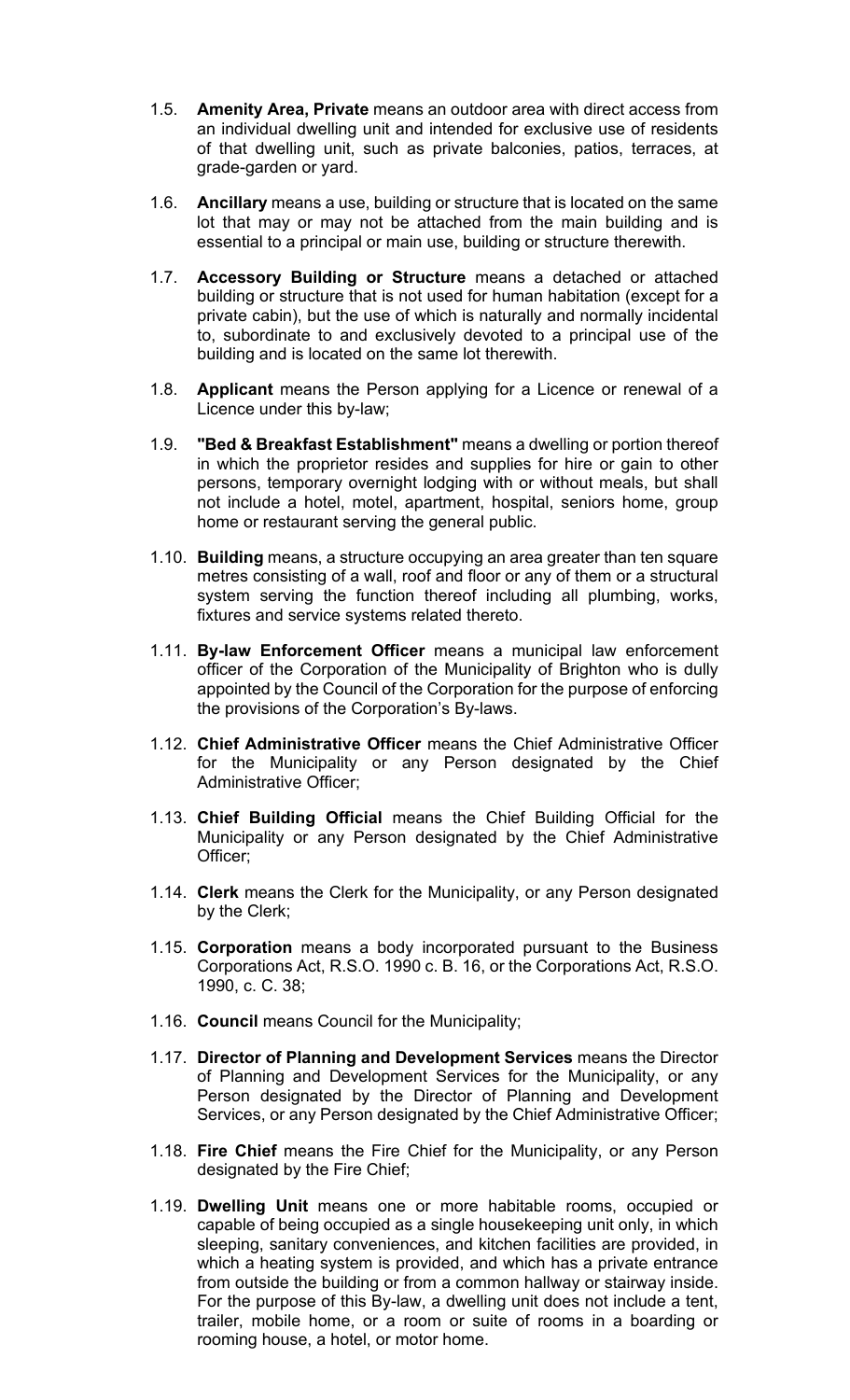- 1.20. **Dwelling, Principal Residence** means a dwelling that is owned or rented alone or jointly with another person, where the person(s) is ordinarily a resident and has designated the dwelling as their principal place of residency on their income tax filing and in other government records. This may include a long-term tenant residing for a minimum of 6 consecutive months.
- 1.21. **Dwelling, Secondary Residence** means a dwelling that is owned or rented alone or jointly with another person, where the person(s) is not using the dwelling as a principal residence.
- 1.22. **Fee** means a Fee as set forth in the Municipality of Brighton's Fee's and Charges Bylaw.
- 1.23. **Good Host Property Design** means a building and property design that demonstrates an appealing presentation to the public and guests through exterior physical enhancements composed of architectural, landscaping, cultural/historical, recreational and general enrichments to accommodation functions, displays, features or elements.
- 1.24. **Guest Room** or **Guest Suite** means a room offered for Short-Term Accommodation Rental intended primarily for overnight occupation, which conforms to the standards for a bedroom, as set forth by the Ontario Building Code;
- 1.25. **Licence** means the Licence issued under this by-law as proof of licensing under this by-law;
- 1.26. **Licenced** means to have in one's possession a valid and current licence issued under this by-law and unlicenced has the contrary meaning;
- 1.27. **Licencee** means a Person who holds a Licence or is required to hold a Licence under this by-law;
- 1.28. **Licence Issuer** means any person or persons provided the authority by the Municipality of Brighton to issue a license under this By-law;
- 1.29. **Licence Number** means a number assigned to a Licence by the Municipality;
- 1.30. **Life Safety Plan** means a plan that sets out how building occupants will be kept from hazards through proper stairways, railings, doorways, windows, and how persons on premise will be alerted to an emergency situation and evacuated from a building or public space through assessing the property site conditions and the needs of everyone who uses or may use the space or building;
- 1.31. **Lot** or **Parcel** means a parcel of land that is registered as a legally conveyable parcel of land in the Registry Office.
- 1.32. **Municipality** means the Corporation of the Municipality of Brighton or the land within the geographic limits of the Corporation of the Municipality of Brighton as the context requires;
- 1.33. **Municipal Accommodation Tax** means a non-discretionary tax imposed by the Municipality of Brighton on Short-Term Accommodation Rentals**,** hotels, motels, motor hotels, lodges, inns, resorts, bed and breakfasts, or other lodging including those sold online.
- 1.34. **Municipal Agreement** means any agreement, between an owner of lands and the Municipality of Brighton, and includes agreements made under the authority of the Planning Act, or the Municipal Act.
- 1.35. **Nuisance and Property Management Plan** means mitigation measures shown on a site plan designed to reduce or eliminate noise, lighting, waste odours or other obnoxious influences from emanating off-site, including such measures as appropriately insulated walls,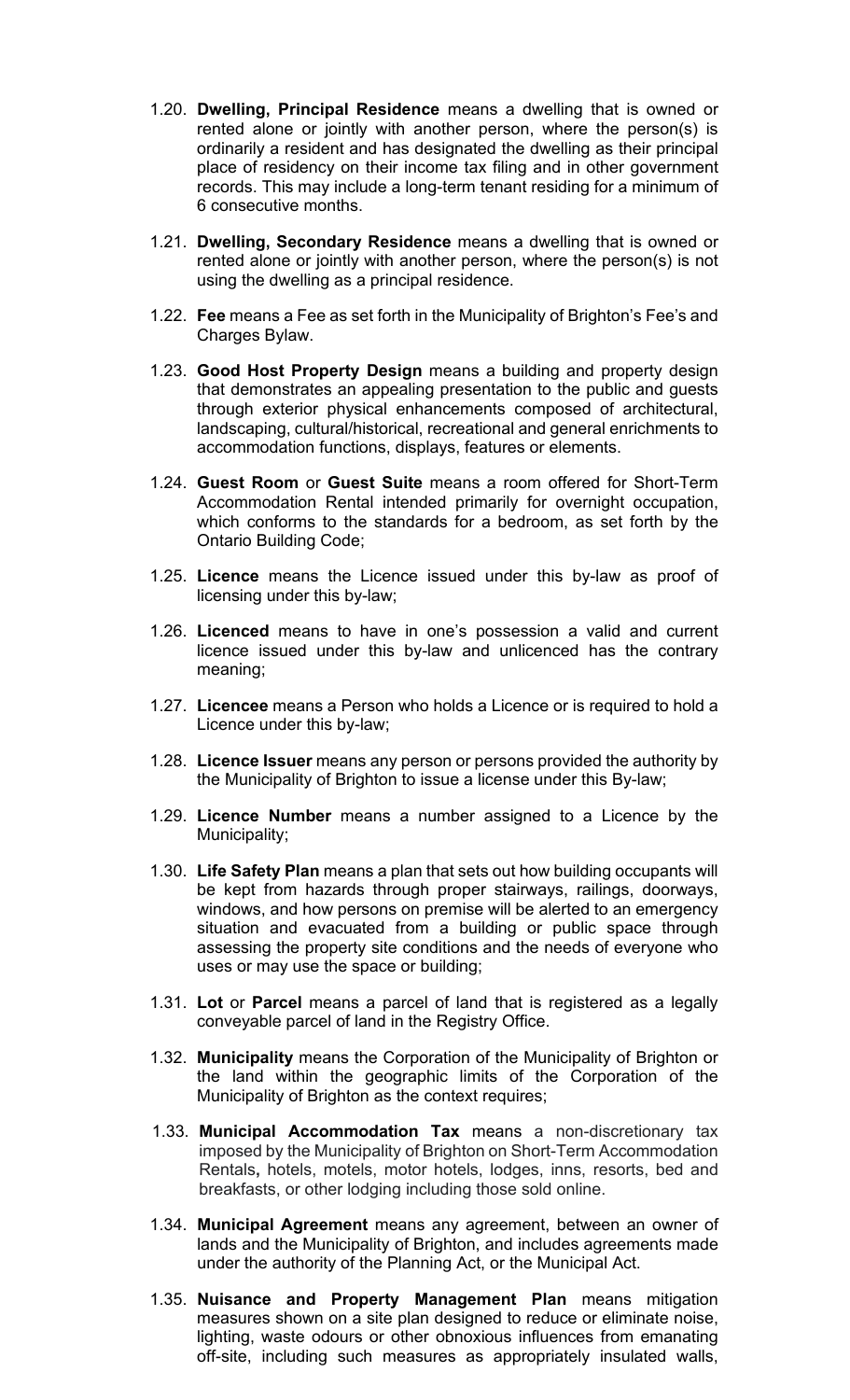ceilings, noise-attenuating windows, fencing, berms, and buffering landscape plantings.

- 1.36. **Nuisance** means an activity or behavior that when consistent or repetitive causes a material inconvenience, discomfort, or damage to others, either to individuals and/or to the general public;
- 1.37. **Occupant** means a person that intends to use the Short-Term Accommodation for overnight lodging but shall not include daily visitors to the property.
- 1.38. **Officer** means a Police Officer, Fire Inspector, Building Inspector, Zoning Examiner, Plans Examiner, Municipal Enforcement Officer, or Clerk of the Municipality;
- 1.39. **Owner or Landowner** means the Person holding title to the Property on which the Short- term Rental Accommodation is located, and "Ownership" has a corresponding meaning;
- 1.40. **Parking Area** means an area provided for the parking of motor vehicles and may include aisles, parking spaces, pedestrian walkways, and related ingress and egress lanes, but shall not include any part of a public street.
- 1.41. **Parking Management Plan** means a plan and drawings completed for the Parcel by a qualified person or Owner, showing accurate dimensions of the Parcel, and location of buildings, parking stalls, thoroughfares, entrances and parking related features, intended to address orderly and safe parking arrangements and vehicle movements, which shall be completed in accordance with specifications of the Municipality.
- 1.42. **Person** means an individual, a corporation, a partnership, or an association, and includes a Licencee or an Applicant for a Licence under this by-law as the context requires;
- 1.43. **Premises** means the Property upon which a Short-Term Accommodation Rental is operated, inclusive of buildings or structures or any part thereof used for such purpose;
- 1.44. **Property** means the land upon which a Short-Term Accommodation Rental is operated;
- 1.45. **Renter** means the person responsible for the rental of the Premises by way of concession, permit, lease, licence, rental agreement or similar commercial arrangement;
- 1.46. **Renter's Code of Conduct** as set forth in Schedule "A" means a document that has been prepared by the Municipality that prescribes the roles and responsibilities of the renter, including but not limited to behavioural expectations as they relate to non- disturbance of neighbours, compliance with applicable Municipality by-laws, and adherence to the provisions of this by-law;
- 1.47. **Responsible Person** means the owner (must be 18 years of age) or agent assigned by the Owner or licencee of the Short-Term Accommodation Rental dwelling to ensure the Short-Term Accommodation Rental dwelling is operated in accordance with the provisions of this By-law, the licence and applicable laws.
- 1.48. **Short-Term Accommodation Rental** means the use of a dwelling unit, as defined in Comprehensive Zoning By-law 140-2002, as amended, that operates or offers a place of temporary residence, lodging or occupancy by way of concession, permit, lease, licence, rental agreement or similar commercial arrangement for any period equal to or less than thirty (30) consecutive calendar days, throughout all or any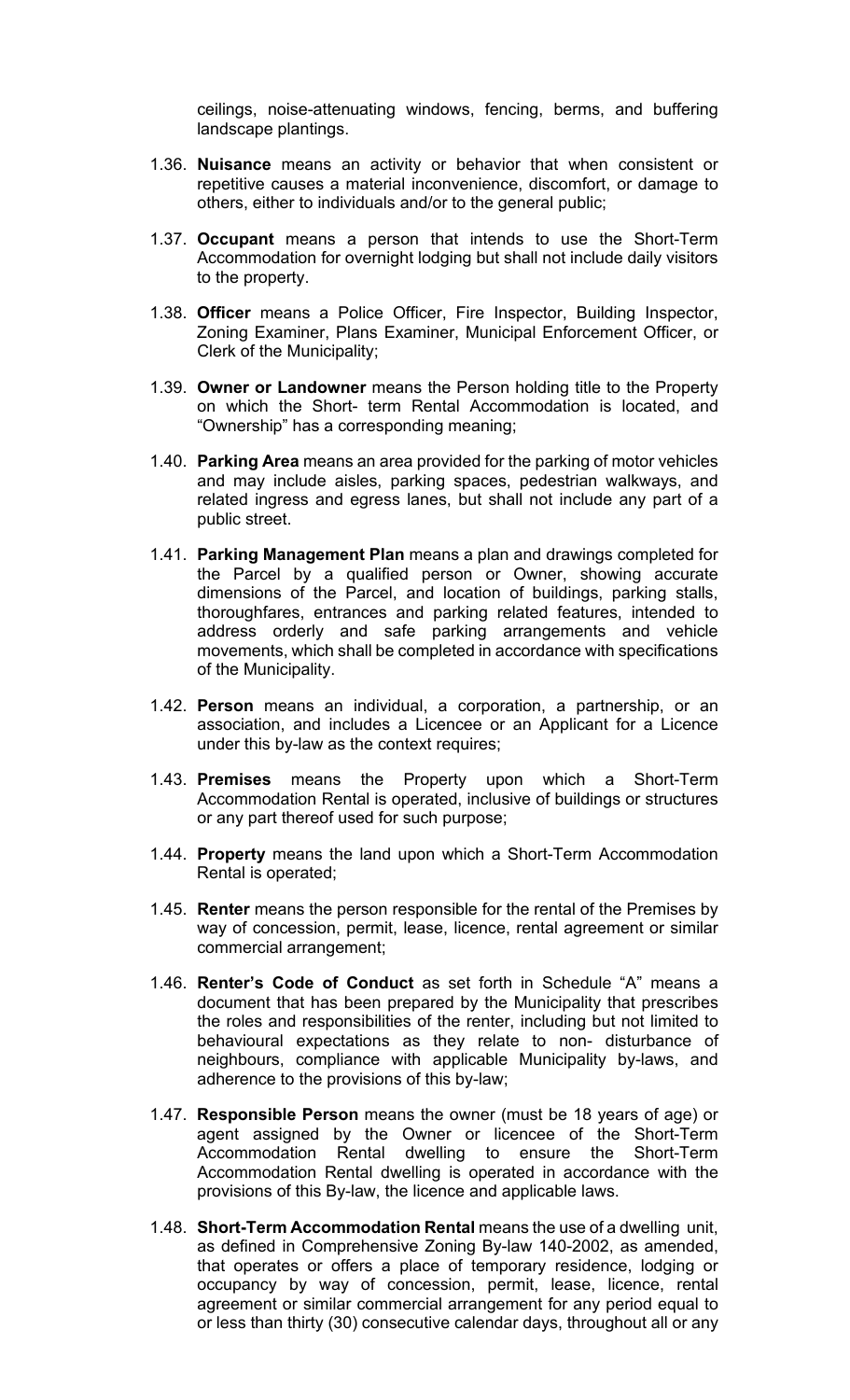part of the calendar year, unless otherwise prohibited by this by-law, or any other by-law of the Municipality of Brighton. Short-Term Accommodation Rental uses shall not include any other form of residential dwelling, a hotel, motel, motor hotel, nursing home, private or public hospital, a recreational vehicle park, a tent campground, or similar commercial or institutional use, as defined in Comprehensive Zoning By-law 140-2002, as amended.

- 1.49. **Short-Term Accommodation Rental, Whole-home** means a Short-Term Accommodation Rental that is rented from the landowner or the long-term tenant who does not concurrently occupy a dwelling unit as a principal residence on the same Lot;
- 1.50. **Short-Term Accommodation Rental, Owner-occupied** means a Short-Term Accommodation Rental that is rented from the landowner or the long-term tenant who concurrently occupies a dwelling unit as a principal residence on the same Lot;
- 1.51. **Short-Term Accommodation (STA) On-farm Diversified** means a Short-Term Accommodation (STA) in which a whole or portion of the dwelling unit or a second home is rented on a bona fide farm parcel that has been owned and operated as such for a minimum of two (2) years.
- 1.52. **Short-Term Accommodation, Villa** means a cluster or group of several purpose-built STA units having a maximum of 10 STA suites characterized by a high degree of distinctive design and high standards of amenity, with one (1) or two (2) dwelling units or premises thereof permitted to be occupied as a primary home of the STA owner/manager-operator.
- 1.53. **Special Event, Outdoor** means an outdoor sporting, cultural, ceremonial, business or other type of unique activity or social engagement, hosting a congregation of persons for a limited duration, but which excludes construction-related activities, farm-related activities or film production, and which may be licensed by the landowner through the Alcohol and Gaming Commission of Ontario.
- 1.54. **Special Event, Outdoor Congregational Area means** the outdoor open space area on a Parcel or a contiguous set of parcels designed or designated for persons standing or seated for the purposes of being entertained, observing or participating in a special event activities or related activities.
- 1.55. **Zoning By-law** means the Municipality's Comprehensive Zoning Bylaw 140-2002, as amended, or any successor comprehensive Zoning By-law, as amended.

#### **2.0 Administration**

- 2.1. The Licence Issuer shall be responsible for the administration of this by-law;
- 2.2. Officers shall be responsible for the enforcement of this by-law;
- 2.3. Applications for Licence shall be complete with required information and requisite fees or charges. Incomplete applications for a Licence shall be returned to the Applicant without further administrative consideration being given by the Licence Issuer.
- 2.4. Upon receipt of a complete application for a Licence, a Licence Issuer shall perform the following functions:
	- 2.4.1. receive and review the application in conjunction with any provision of this by-law and related by-laws;
	- 2.4.2. circulate for comment the Application to relevant Municipal departments and external agencies as the Municipality deems appropriate; and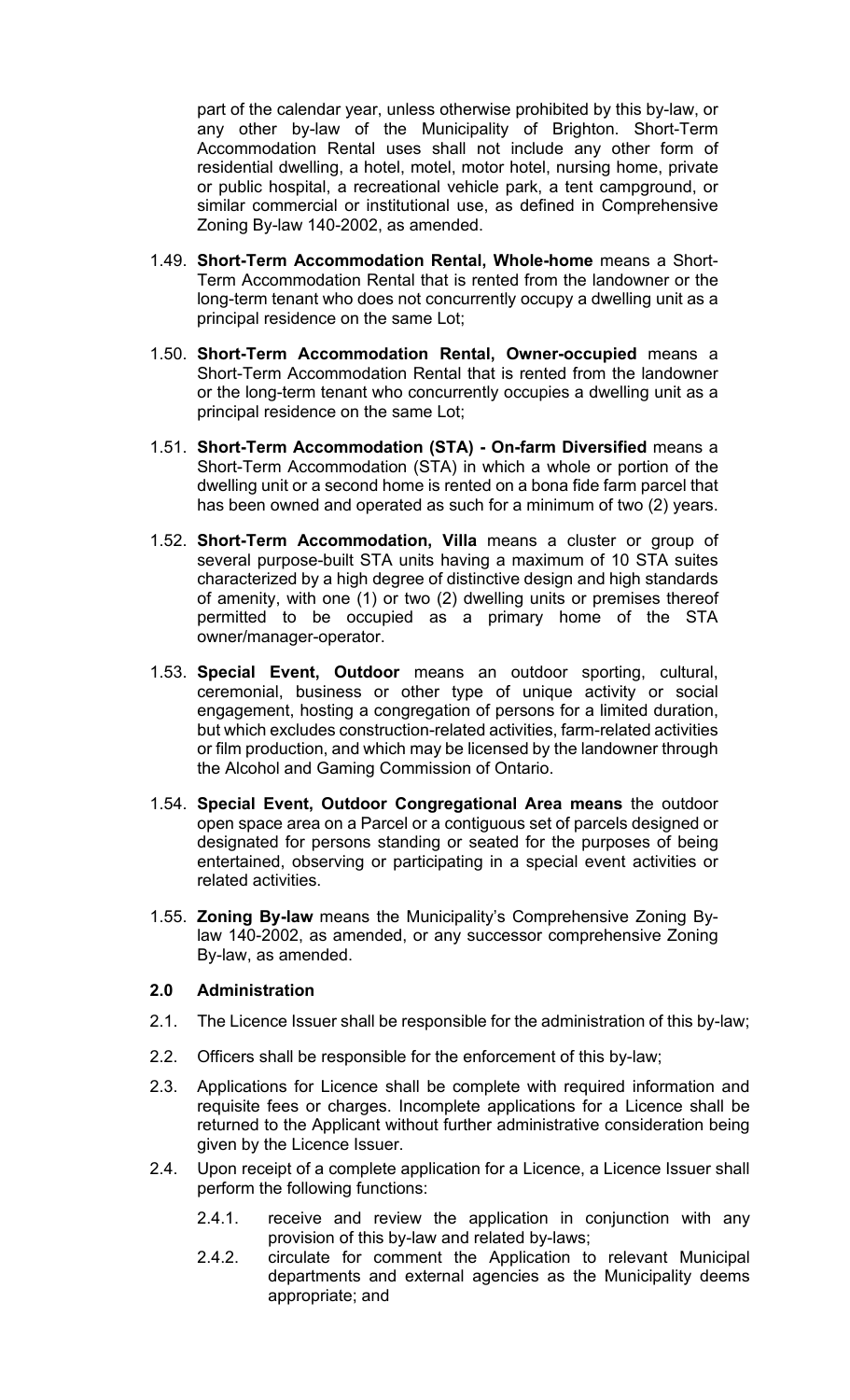- 2.4.3. ensure the relevant Officers have carried out the necessary inspections to satisfy the Municipality that the Premises comply with the provisions of this by- law and related by-laws.
- 2.5. Applications for licence and issued licences, along with the legal description, civic address and associated owner, responsible person contact information may be posted by the Municipality on its website.
- 2.6. The Licencee shall be responsible to record and submit all administrative fees, charges, and taxes, including as required under a Municipal Accommodation Tax Bylaw. The Municipal Accommodation Tax is paid in addition to any fees associated with the application for a Licence as referred to herein.
- 2.7. No person or owner shall have a vested right to the continuation or reissuance of a Short-Term Accommodation Rental Licence. All Short-Term Rental Licences issued, renewed, cancelled, suspended or terminated remain the sole property of the Municipality.

#### **3.0 General Provisions Applicable to All STAs**

- 3.1. No Licence shall be issued unless in conformity and compliance with the provisions of this By-law. Licences may be issued subject to conditions that implement the requirements of this By-law.
- 3.2. A Short-Term Accommodation dwelling shall only be permitted in areas where it is a permitted use as set out in the Municipality's Zoning By-law.
- 3.3. A Licence for a Short Term Accommodation dwelling will not be issued where the addition of the Short Term Accommodation dwelling will result in an area density of Short Term Accommodation dwellings that does not comply with the provisions of the Zoning By-law, as amended.
- 3.4. No person shall use or operate any Short-Term Accommodation dwelling unless he or she holds a current Licence issued pursuant to this By-law.
- 3.5. No person shall advertise a Short-Term Accommodation without a Licence.
- 3.6. No Person shall operate a Short-Term Accommodation Rental in contravention of a Municipal Agreement.
- 3.7. The maximum number of guest Persons, including but not limited to residents or occupants, permitted to stay for overnight lodging on any licenced premise, shall be restricted to 2 persons per bedroom or guest room and be delineated on the required floor plan. Dens or rooms with murphy beds or pullout couches shall be included as a guest room.
- 3.8. The maximum number of guest Persons who may lodge at a Short-Term Accommodation rental is six (6) at the rate of two persons over aged twelve (12) years per bedroom or sleeping area.
- 3.9. All STA operators shall maintain a logbook with names and contact information of all guests available for inspection by Municipal Officials upon request.
- 3.10. Services supporting the STA will be deemed appropriate if:
	- 3.10.1. Stormwater and sump pump systems are not permitted to discharge into the Municipal sanitary system;
	- 3.10.2. Water and sanitary connections comply with Municipal standards;
	- 3.10.3. Septic systems have been designed and connected in conformity
		- to the Ontario Building Code.
- 3.11. Where a lot contains an additional dwelling unit regulated by the Comprehensive Zoning By-law No. 140-2002, as amended, the following shall apply:
	- 3.11.1. A Principal Residence shall be located on the same lot as the Short-Term Accommodation dwelling; and,
	- 3.11.2. A maximum of 3 Short Term Accommodation dwelling guest rooms is permitted on the same lot.
- 3.12. The maximum number of guest Persons who may lodge at a Short-Term Accommodation rental is limited to the number prescribed by the Municipal Zoning By-law, or the regulations of this By-law, whichever is more restrictive.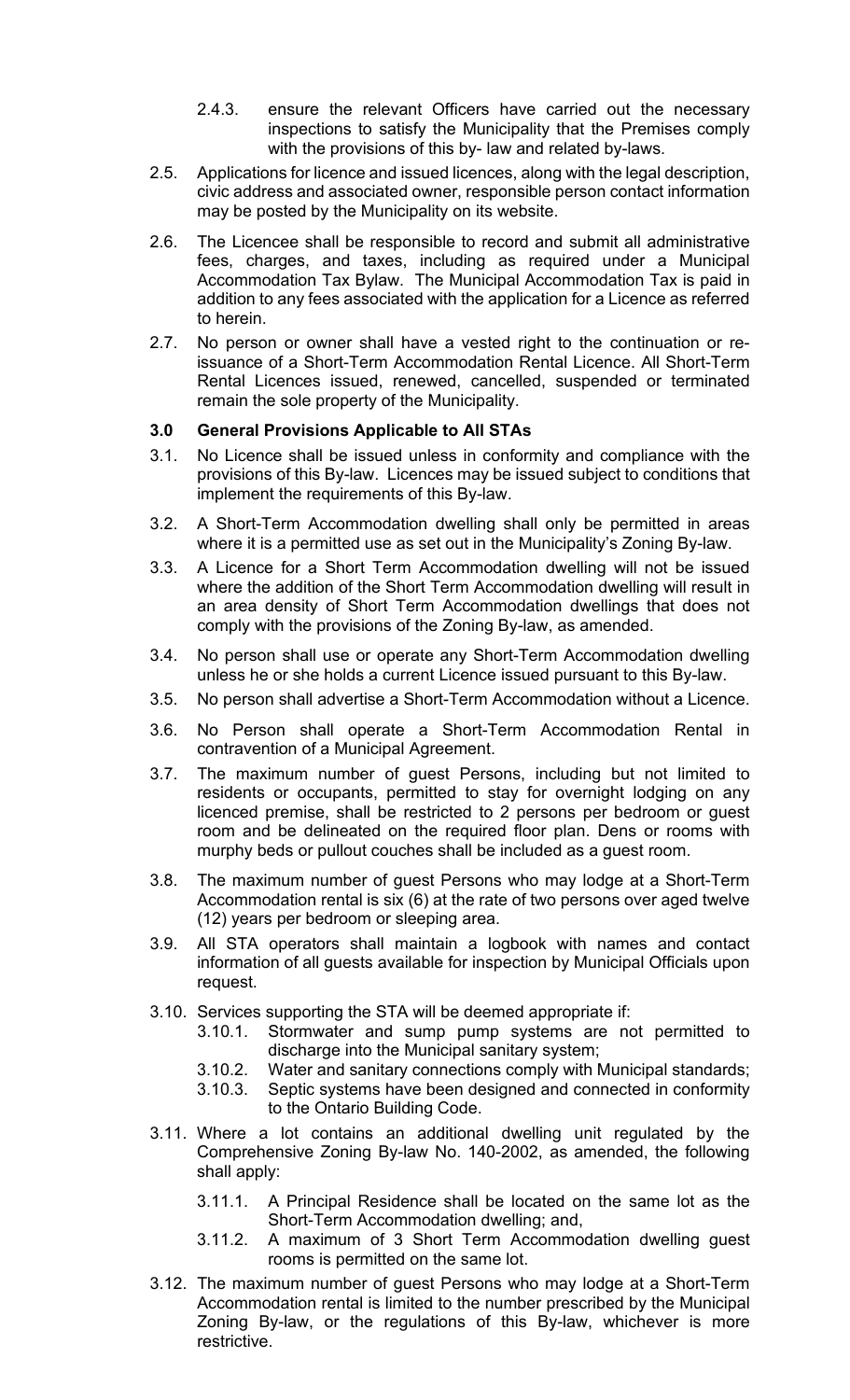- 3.13. Where a lot contains a second or additional dwelling unit, the following shall apply:
	- 3.13.1. A Principal Residence shall be located on the same lot as the Short-Term Accommodation dwelling; and,
	- 3.13.2. No licencee shall rent any guest room in a Short-Term Accommodation Rental dwelling other than a guest room that was identified and approved as such on the floor plans submitted with the Application for the Short-Term Accommodation Rental Licence.
- 3.14. No Person Shall operate a Short-Term Accommodation Rental in contravention to a Provincial Restriction or Order.
- 3.15. No Person shall contravene a Municipal By-law while occupying a Short-Term Rental Accommodation.
- 3.16. The Licencee shall be responsible for maintaining the amenity and parking areas and ensuring that guests use only the areas designated within the approved Licence.
- 3.17. Short Term Accommodation dwellings shall comply with all applicable Municipal By-laws and provincial legislation.
- 3.18. A Short Term Accommodation dwelling home may display one sign in keeping with the Municipal Sign By-law.

#### **4.0 Prohibitions**

- 4.1. No person shall operate a Short-Term Accommodation rental that does not comply with the provisions of this by-law.
- 4.2. No person shall operate or advertise or permit to operate or advertise a Whole-home Short-term Accommodation rental.
- 4.3. No person shall use or operate any Short-Term Accommodation Rental dwelling unless he or she holds a current licence issued pursuant to this Bylaw.
- 4.4. No person shall advertise a Short-Term Accommodation without a licence.
- 4.5. No person shall operate a Short-Term Accommodation in a dwelling unit that does not conform to:
	- 4.5.1. The provisions of this By-law;
	- 4.5.2. The Ontario Fire Code;
	- 4.5.3. The Ontario Building Code;
	- 4.5.4. The Maintenance and Occupancy By-law;<br>4.5.5. The Zoning By-law;
	- The Zoning By-law;
	- 4.5.6. Clean Yards By-law;
	- 4.5.7. Parking By-law; and,<br>4.5.8. All other relevant Mur
	- All other relevant Municipal By-laws.
- 4.6. No Licencee shall rent any guest room in an STA other than a guest room that was identified and approved as such on the floor plans submitted with the Application for the Short-Term Accommodation Licence.
- 4.7. No person shall operate a Short-Term Accommodation in a trailer, vehicle, boat, or accessory structure.
- 4.8. No Person shall violate the provisions of the Renter's Code of Conduct attached as Schedule "A" to this by-law.
- 4.9. All STAs shall comply with Sections 5.3.4 through 5.3.16 of this By-law, inclusive.

#### **5.0 Special Provisions Applicable to Short Term Accommodations**

#### **Bed and Breakfast Establishments and Owner-Occupied STAs**

5.1. Where a Bed & Breakfast Establishment is to be issued a Licence in accordance with this By-law, in addition to the General and Specific Provisions, the following provisions and considerations shall apply prior to issuing the Licence: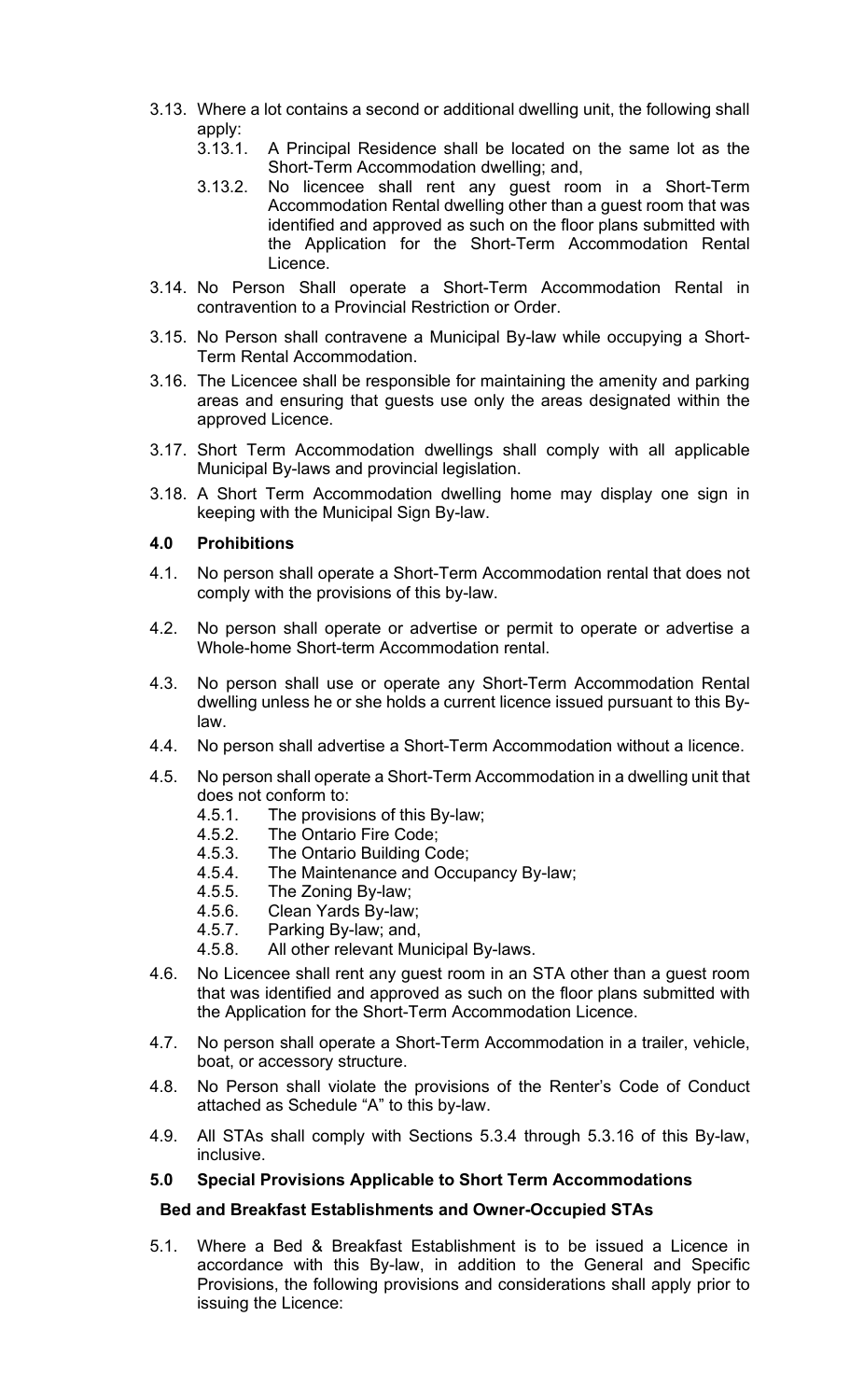- 5.1.1. The maximum number of guest rooms shall be in conformity with the Municipality's Zoning By-law;
- 5.1.2. Bed & Breakfast Establishments shall be permitted only in zones where expressly provided for as a permitted use in the Zoning Bylaw and shall not be permitted as an accessory use.
- 5.1.3. The Parking Management Plan for Bed and Breakfast Establishments and Owner-Occupied STAs shall be one parking space provided per guest room in addition to the required spaces for the principal dwelling. Such parking spaces shall be on the same lot as the use and shall comply with the requirements outlined in Section 5 of the Zoning By-law. In addition, through separate approval as a condition to a Licence Permit, a maximum of one spill-over on-street parking space in a location meeting the satisfaction of the By-law Enforcement Officer is permitted between the time period of the 1st day of April and the 30th day of November, inclusively, or as otherwise restricted by Municipal Parking By-laws. A separate parking permit fee or a cash-in-lieu parking agreement may be required in order to permit spill-over on-street parking.
- 5.1.4. Bed & Breakfast Establishments shall conform to all regulations and requirements of the zone where permitted.
- 5.1.5. A Bed & Breakfast Establishment, while being operated as a Bed & Breakfast Establishment, must be occupied and operated by the principal resident while guests occupy or have the right to occupy guest rooms.
- 5.1.6. A Bed & Breakfast Establishment may provide and serve breakfast only. No other meal shall be offered or served on the premises. Meal preparation shall occur in the kitchen. No cooking or cooking appliances shall be permitted in licenced guest rooms.
- 5.1.7. Each Bed & Breakfast Establishment licensed pursuant to the Bylaw must provide proof to the Municipality at least every two (2) years that it complies with the Fire Code and the Municipality's Maintenance and Occupancy By-law.

#### 5.2. **On-Farm Diversified STA**

- 5.2.1. A Licence may be issued for an STA on a farm parcel subject to the following:
	- a) the farm home operates as a Bed and Breakfast Establishment, or Owner-occupied Short-Term Accommodation unit;
	- b) the STA is located in an Additional Residential Unit as defined in the Comprehensive Zoning By-law No. 140-2021, as amended, on a parcel with a home that is occupied by non-STA residents;
	- c) for a Whole-home STA located on a bona fide farm parcel that has been owned and operated as such for a minimum of two (2) years.

#### 5.3. **Whole-Home STAs**

Whole-Home STAs shall comply with the following:

General Requirements:

- 5.3.1. An STA Whole Home may be rented for no more than 15 consecutive days per calendar season before being subject to occupancy limits and licensing requirements.
- 5.3.2. Applications for a Licence for a Whole-home STA shall include a floor plan, site plan, Nuisance and Property Management Plan, a Parking Management Plan, and a Good Host Property Standards Design; the STA Whole Home operation shall make required improvements to buildings and property in compliance with each approved Plan or Design, and maintain such, accordingly.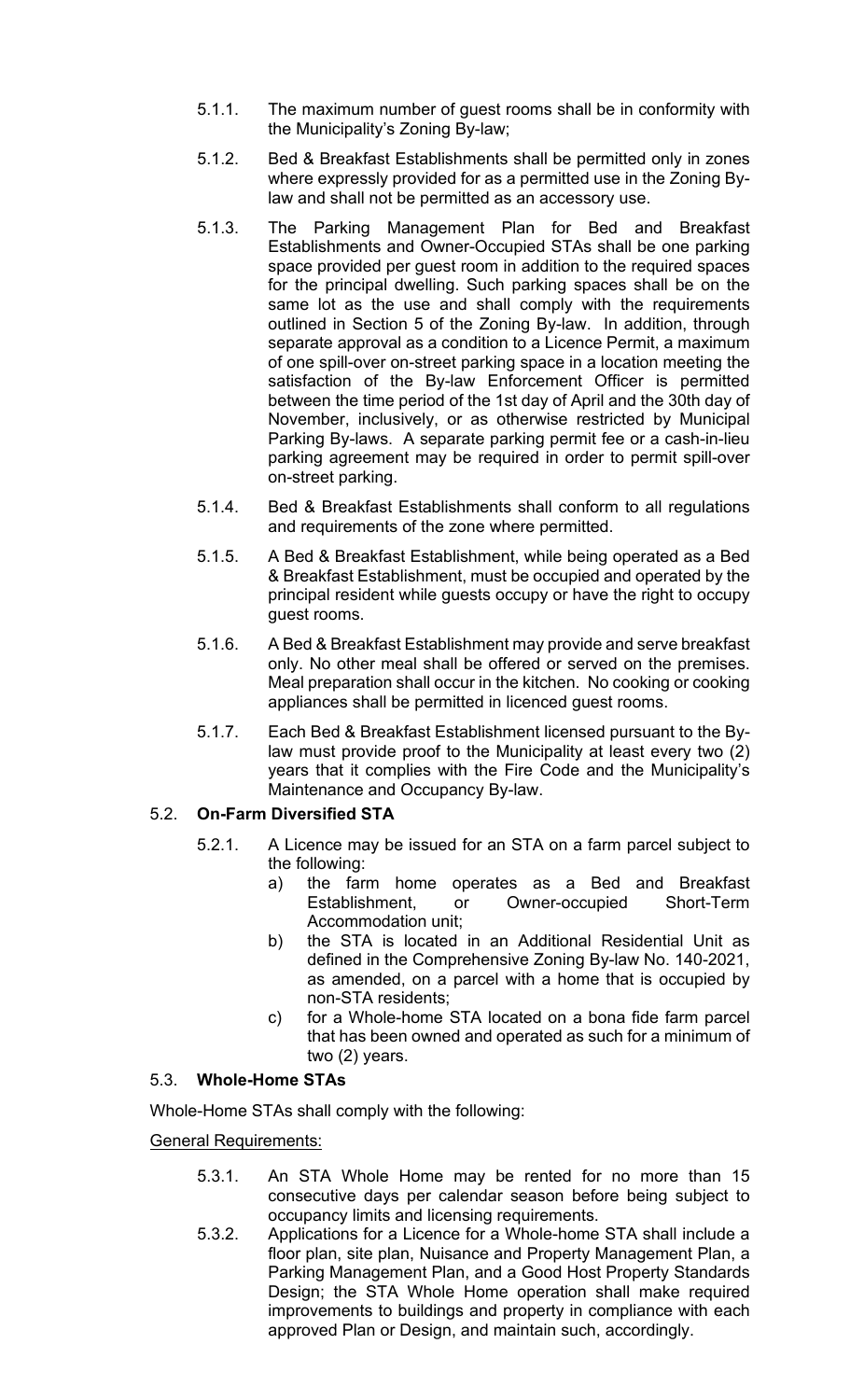5.3.3. Site Plans shall demonstrate a Private or Communal Amenity area of sufficient area to accommodate the occupational capacity of the STA at the rate and location established in the Comprehensive Zoning By-law.

## Building Code and Fire Code requirements:

- 5.3.4. A qualified person shall submit to the Municipality on an annual basis a confirmatory statement that the Whole-home STA conforms to standards of the *Fire Prevention and Protection Act* regarding Life Safety;
- 5.3.5. Life Safety plans are required for all STAs to the satisfaction of the Fire Chief.
- 5.3.6. The Licencee shall obtain a burn permit if campfires are to be allowed on the Property, in accordance with requirements of the Municipality's [By-law 125-2016 - Open Air Burning.](https://brighton.civicweb.net/filepro/document/67220/By-law%20125-2016%20Open%20Air%20Burning.pdf)
- 5.3.7. Smoke Alarms and Carbon Monoxide Detectors shall be installed in each suite and corridors serving the suites on each floor.
- 5.3.8. All Short-Term Accommodation dwelling units must provide a class ABC fire extinguisher in any cooking area and a class BC or better on each floor of the unit.
- 5.3.9. 2.5 lb. ABC fire extinguishers shall be provided on every level of the home and inspected monthly and documented and inspected annually by a Certified Company.
- 5.3.10. Fire Alarm Systems shall be verified and inspected annually by a certified agency.
- 5.3.11. Fire Protection Equipment Maintenance Log sheets will be provided with the licence.
- 5.3.12. Fire extinguishers shall be inspected monthly, which shall be documented. A certified company shall inspect fire extinguishers annually.
- 5.3.13. Fire alarm systems shall be verified and inspected annually by a certified agency.
- 5.3.14. Applications for a Licence will include fire protection equipment maintenance log sheets.
- 5.3.15. Carbon monoxide detectors shall be installed outside of each sleeping area in an STA home where fuel-fire appliances are in the premises, or the STA includes an attached garage.
- 5.3.16. All life safety equipment shall be tested monthly, which shall be demonstrated through documentation. Inspections of life safety equipment shall be completed annually by a certified company. Documentation and related records shall be kept on-site for a minimum of 2 years.

#### Parking Requirements

- 5.3.17. The provision of parking on the site plan referenced herein shall include the following:
	- (a) adherence to parking requirements of the Municipality's Comprehensive Zoning By-law No. 140-2002, as amended;
	- (b) One parking space shall be provided per guest room in addition to the required spaces for the principal dwelling. Such parking spaces shall be on the same lot as the use and shall comply with the requirements outlined in Section 5 of the Zoning By-law. In addition, through separate approval as a condition to a Licence Permit, a maximum of one spill-over on-street parking space in a location meeting the satisfaction of the By-law Enforcement Officer is permitted between the time period of the 1st day of April and the 30th day of November, inclusively, or as otherwise restricted by Municipal Parking By-laws. A separate parking permit fee or a cash-in-lieu parking agreement may be required in order to permit spill-over on-street parking.
	- (c) a minimum of one parking space per Guest Room;
	- (d) parking space sizes of 2.5 metres by 5.8 metres; and compliance with all other parking provisions as set forth in the Zoning By-law.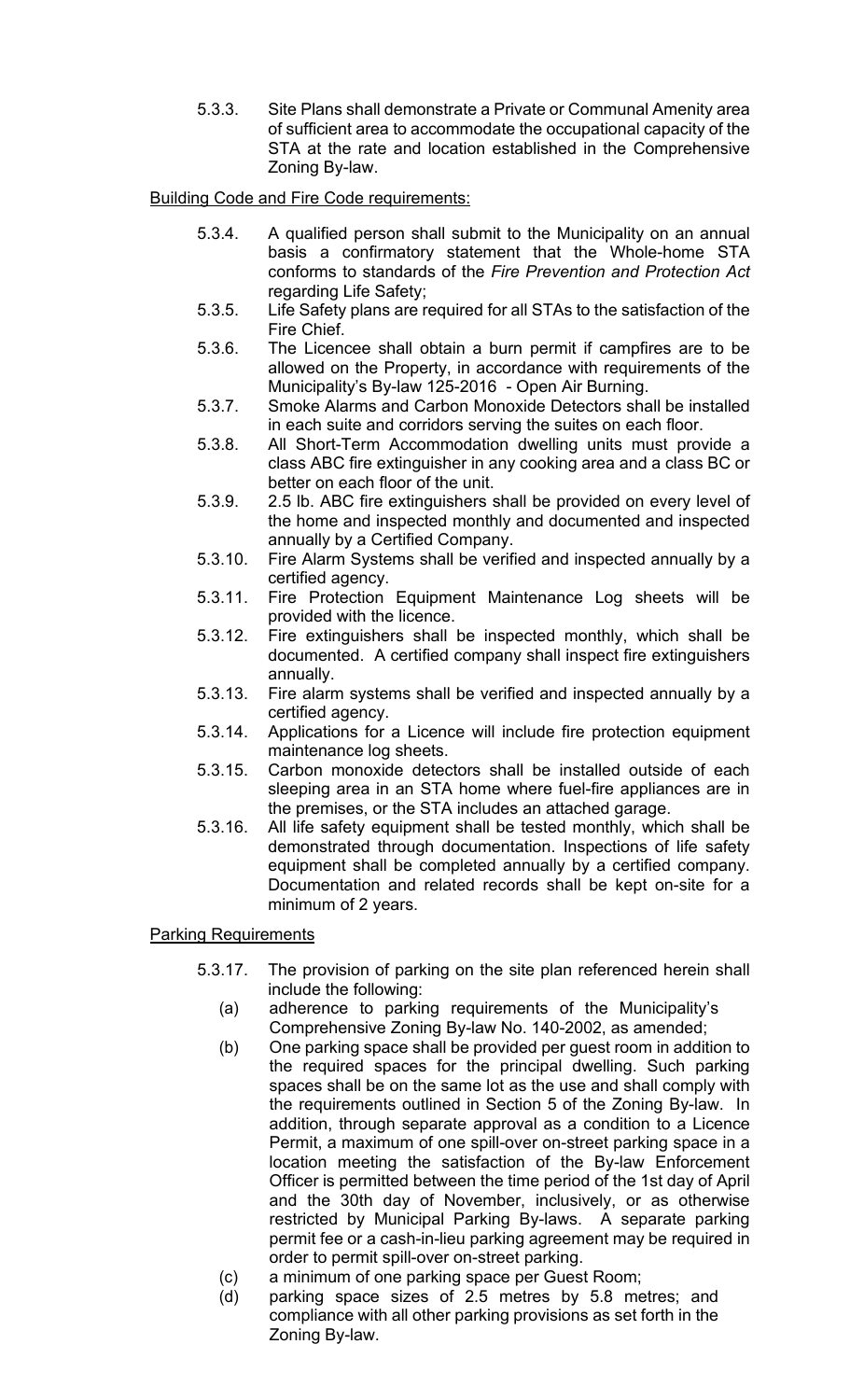- 5.3.18. No person shall park a vehicle other than in a parking area which consists of a hard- surfaced driveway (gravel, paved, concrete, interlock or similar hard surface).
- 5.3.19. The Municipality may provide through conditions to the issued Licence the limited use of on-street parking that in the opinion of the Licence Issuer maintains safe and orderly parking arrangements, inclusive of anticipated needs of adjacent land uses.

#### Nuisance and Property Management

- 5.3.20. A Whole-home STA owner or operator shall be responsible for ensuring noise does not emit from the property in violation of the Municipality's Noise By-law No. 118-2017, as amended.
- 5.3.21. Each Whole-home STA shall illuminate the amenity area of the property (typically the rear and side yard areas) for adequate safety while directing all lighting internal to the lot and eliminating glare onto adjacent homes. All overhead lighting designed to illuminate outdoor amenity or recreational areas, or other congregational areas shall be time-controlled to turn-off no later than 11:00 pm.
- 5.3.22. All outdoor pools and hot tub areas shall be screened and buffered to mitigate noise to off-site areas.
- 5.3.23. Outdoor pools, hot tubs areas and other recreational areas shall not be used before 6:00 am or after 11:00 pm.
- 5.3.24. No fireworks shall be deployed without a fireworks permit issued by the Municipal Fire Chief.
- 5.3.25. The site plan submitted as part of a STA Licence application shall demonstrate a waste containerization area located and designed to Municipal specifications.
- 5.3.26. Dog and cat pets will be leashed.

#### Inviting Visitors or Hosting Special Events

- 5.3.27. No STA will be used as a Special Event venue, such as weddings, receptions or other events that cause the congregation of persons above the capacity of the premises in accordance with the Ontario Building Code.
- 5.3.28. Notwithstanding Section 5.3.27, an Outdoor Special Event may be permitted through a Special Event Permit issued under this By-law on a limited basis for a maximum of 3 consecutive days occurring no more frequent than one per season of the year on the Lot. Where a Licencee wishes to host a Special Event, such as a family wedding or a not-for-profit charitable function, the Licencee shall provide prior notification to the Municipality by submitting a Special Events Notification Form as set out in Schedule "D" to this by-law.
- 5.3.29. Un-registered daytime guest(s) invited by the STA registered licensed renter are not permitted above the number of persons regulated by the most limiting restriction of the following:
	- a) in accordance with the occupational capacities of the home as specified in Fire Code, Building Code, or provisions of the subject Licensing By-law;
	- b) available parking area and spaces as approved by the licence as issued;
	- c) an approved Nuisance and Property Management plan; or
	- d) outdoor Congregational Area or Private Amenity Area requirements of this By-law.

### **6.0 Terms of Licence**

- 6.1. A Short-Term Accommodation Rental licence that has been issued pursuant to this By-law shall expire upon the earliest of the following events:
	- 6.1.1. December  $31<sup>st</sup>$  of the year issued;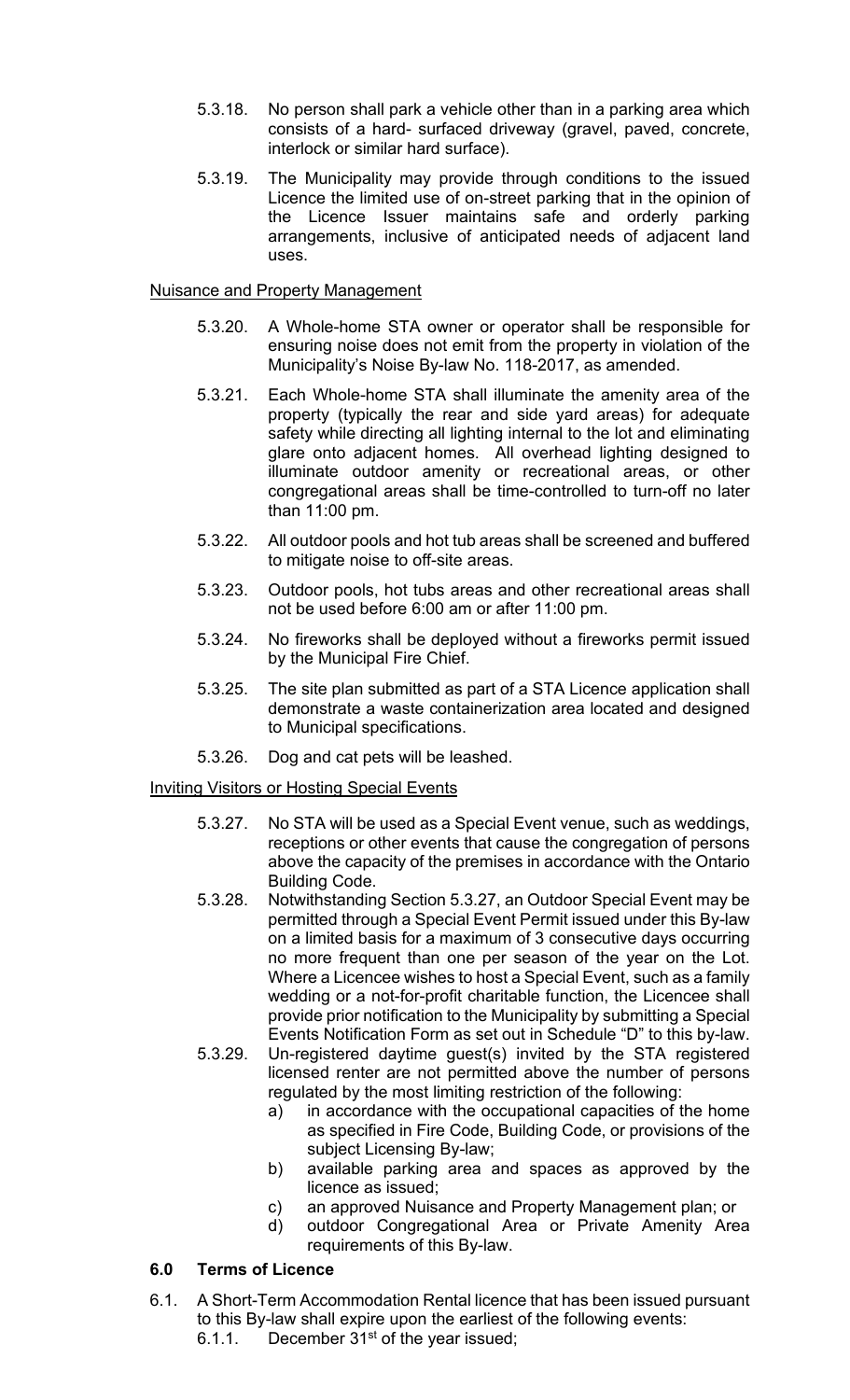- 6.1.2. Upon the sale or transfer of the Short-Term Accommodation Rental dwelling to a person other than a licencee;
- 6.1.3. A Short-Term Accommodation licence cannot be assigned or transferred from the Licencee to another party; or,
- 6.1.4. The licence has been revoked in accordance with the provisions of this by- law.
- 6.2. The Director of Planning and Development Services or designate shall have the right to extend any active Licence for up to 1 calendar year, should an emergency be declared that directly effects the licence holders under this program.

## **7.0 Licence Application Requirements**

7.1. Application Information Requirements

Every application for a new Licence, or the renewal of an existing Licence, shall include:

- 7.1.1. a completed application in the form required by the Municipality, which shall include each name of the Owner, Applicant and/or Agent, and each corresponding address, telephone number, and email address;
- 7.1.2. the name and contact information of the Owner or Owner's Agent (responsible person) who can be readily contacted within thirty (30) minutes and respond to an emergency or contravention of any Municipality By-law, including attendance on site of the Short-Term Accommodation Rental dwelling within sixty (60) minutes of being notified of the occurrence.
- 7.1.3. proof of Ownership for the Premises;
- 7.1.4. proof that the Applicant is at least eighteen (18) years of age, if the Applicant is an individual;
- 7.1.5. proof that the Applicant, if a corporation, is legally entitled to conduct business in Ontario, including but not limited to:
	- a) an article of incorporation or other incorporating documents, duly certified by the proper government official or department of the Province of Ontario or the Government of Canada; and
	- b) a list containing the names of all shareholders of the Corporation;
	- c) in the case of an Applicant being a partnership, the names and addresses of each member of the partnership as well as the name under which the partnership intends to carry on business;
	- d) in the case of an Applicant or Agent acting on behalf of the Owner, an Owner's written authorization;
- 7.1.6. A signed copy of the Short-Term Accommodation Rental MAT-Tax Return Form, as applicable.
- 7.1.7. A site plan and floor plan, drawn to scale and fully dimensioned of the Premises including:
	- a) the location of all buildings and structures on the Property;
	- b) the use of each room;
	- c) a carbon monoxide detector;
	- d) a Life Safety Plan to the satisfaction of the Chief Building Official and the Fire Chief Official, including information showing location of smoke detection, early warning devices, and location of fire extinguishers;
	- e) all entrances/exits to and from the building;
	- f) exterior decks that are appurtenant to the Premises; and related site amenities including dimensioned parking spaces, and other buildings or structures on the Property;
- 7.1.8. a Parking Management Plan;
- 7.1.9. a Nuisance and Property Management Plan;
- 7.1.10. a Good Host Property Standards Design;<br>7.1.11. Pavment of the applicable Licensing Fees
- Payment of the applicable Licensing Fees and Charges as noted within the fees and charges by-law, including fees related to the Municipal Accommodation Tax by-law, as applicable; and,
- 7.1.12. Payment of Administrative Monetary Penalties, as applicable.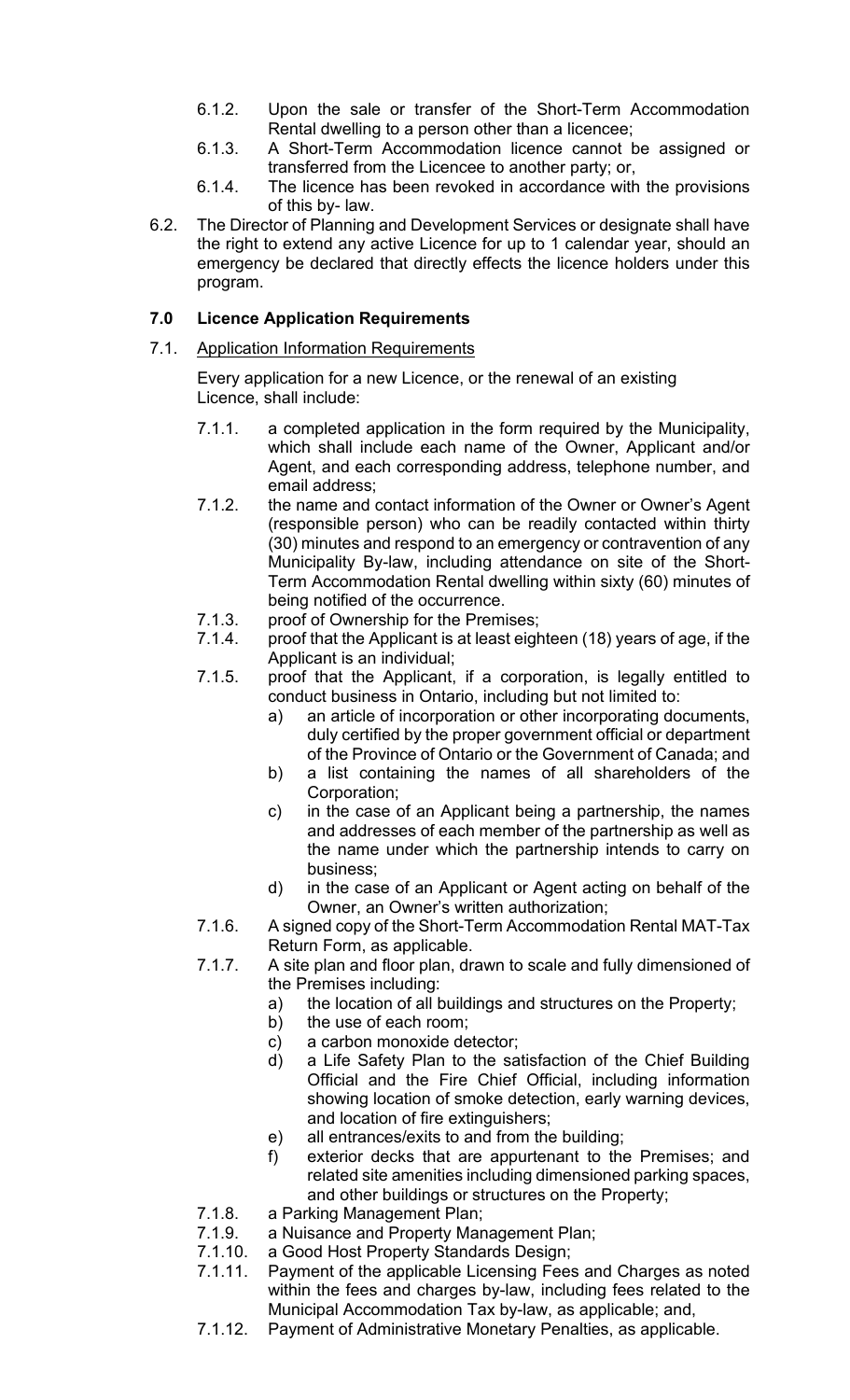#### Changes to Application Information

7.2. The Licencee shall be responsible for informing the Municipality in writing of any changes to the approved information contained within the licence application or any deviation to the approved plans within (7) days of such change or deviation. Nothing herein allows a Licencee to rent rooms other than those identified and approved on the floor plans submitted with the application for a Licence unless the Municipality has approved same.

#### Duration and Renewal of Licence Applications

7.3. Upon determination by the Licence Issuer that information requirements and all

regulatory and by-law requirements of the Municipality are met, a Licence shall be issued and remain valid for one (1) year, unless revoked.

- 7.4. A Licence may be renewed without inspection if an affidavit declaration from the Owner is received indicating that no changes to the building, Property or operations have occurred and the owner has not been subject of any suspension of licence or any complaints arising from the operation of the STA during the previous calendar year. An inspection is mandatory every 2 years prior to issuance of a Licence for a whole home Short Term Accommodation or every four (4) years for a Short Term Accommodation used as a principal residence or Bed & Breakfast Establishment.
- 7.5. All renewal requests will include a completed Municipal Accommodation Tax submission form together with full returns of due tax amounts.

#### Informing Renters

- 7.6. The following shall be made available to guests with such information be kept on site for easy reference by renters/occupants of the short term rental accommodation:
	- 7.6.1. A copy of the current licence retained on site of the Short-Term Accommodation Rental dwelling and available for inspection by Municipality staff;
	- 7.6.2. A copy of the current Noise By-law (#2018-155),
	- 7.6.3. A copy of the current Parking provisions for Short-Term Accommodation dwellings as described in the Municipality's Zoning By-law No. 140-2002, as amended, and the approved Parking Management Plan;
	- 7.6.4. A copy of the approved Nuisance and Property Management Plan;
	- 7.6.5. A copy of the approved floor plans identifying the rooms and showing exits and fire escape routes and,
	- 7.6.6. A copy of the Renters Code of Conduct.

#### **Insurance Requirements**

- 7.7. The Application information shall include proof satisfactory to the Municipality, such as an insurance certificate from the Applicant's insurer, that:
	- 7.7.1. the Applicant has sufficient general liability insurance in the amount of no less than \$5 million;
	- 7.7.2. the Applicant's insurance policy contains coverage for damage from fire and does not prevent the applicant from using the subject Property as a Short Term Accommodation; and
	- 7.7.3. the Applicant's insurance is cancellable by the Applicant's insurer on no more than 30 days' prior notice.

#### **8.0 Inspections**

- 8.1.1. The Applicant for a STA licence is responsible to contact the Municipality for an inspection, which shall ensure compliance with the following, where applicable to provisions of this by-law;
	- a) Ontario Building Code Act, 1992, S.O. 1992 c.23; ("Building Code Act")
	- b) Ontario Fire Protection and Prevention Act, 1997, S.O. 1997,
	- c.4 ("Fire Protection and Prevention Act")<br>Municipal Maintenance and Occu c) Municipal Maintenance and Occupancy (Property Standards) By-law;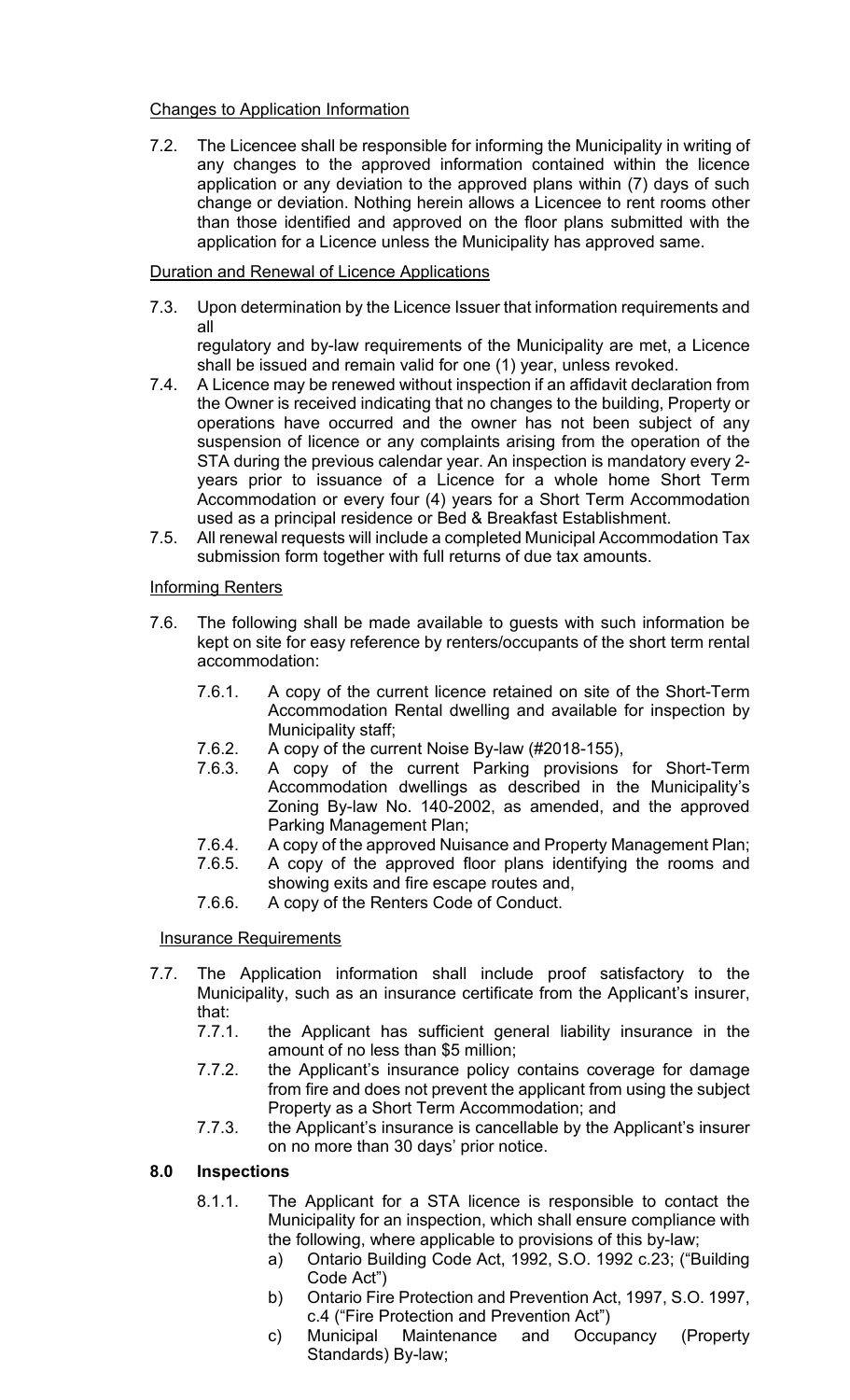- d) Municipal Zoning By-law;
- e) any other municipal by-laws or provincial legislation that may affect the status of the application.
- 8.1.2. During the inspection process, all relevant departments of the Municipality may provide comment on any known matters that would assist with determination of licence eligibility.
- 8.1.3. An officer may at any reasonable time inspect a premise or place where a licence has been issued under this By-law to determine compliance to this By-law.

## **9.0 Issuance of Licence Suspension and Grounds for Refusal**

- 9.1. The Licence Issuer shall have the authority to issue, refuse to issue or renew a Licence, to revoke or suspend a Licence, or to impose terms and conditions on a Licence.
- 9.2. The Licence Issuer may refuse to issue or renew a Licence where:
	- 9.2.1. incomplete information has been received;
	-
	- 9.2.2. proof of liability insurance is not received;<br>9.2.3. reasonable grounds are determined tha reasonable grounds are determined that the operation of the business may be averse to the public interest;
	- 9.2.4. a Licence has been previously revoked, suspended, or made subject to terms and conditions;
	- 9.2.5. a Person applying for a Licence has presented a history of contravention with this by-law or other Municipality by-laws;
	- 9.2.6. the Renter's Code of Conduct (Schedule "A") has been violated;
	- 9.2.7. the proposed use of the Premises is not permitted by the Zoning By-law;
	- 9.2.8. the Owner is indebted to the Municipality in respect of fines, penalties, judgements, or any other amounts owing, including awarding of legal costs, disbursements, outstanding Property taxes and late payment charges, against an Owner's Property;
	- 9.2.9. the Property to be used for carrying on the trade, business or occupation does not conform with applicable federal and provincial law and regulations or municipal by-laws, including, but not limited to, the Zoning By-law, Property Standards By-law, the Building Code Act, the Fire Protection and Prevention Act, and the Electricity Act.
- 9.3. Upon confirmation of a violation, the License Issuer will record the associated demerit strike as outlined in Section 11 and in Schedule "D".
- 9.4. The Licence Issuer, if satisfied that the continuation of a Licence poses a danger to the health or safety of any Person, may, for the time and such conditions as are considered appropriate, suspend a Licence for not more than 14 days. If after this period, the Licence Issuer is satisfied that the continuation of a Licence will continue to pose a danger to the health or safety of any Person, the Licence may be further suspended for not more than 14 days or revoke a Licence.
- 9.5. The Licence Issuer may revoke a licence if it was issued in error or granted based on incorrect or false information.

#### **10.0 Appeal**

10.1. Any and all appeals shall be heard by Council, or a delegated subcommittee thereof, or a delegated technical staff team.

**Hearing Process:** 

- 10.2. The provisions of the Statutory Powers and Procedures Act, R.S.O. 1990, c. S. 22, as amended, shall apply to all hearings conducted under this Bylaw, and Council may pass rules for the practice and procedure of the Council;
- 10.3. Where the Licence Issuer has denied an Applicant a Licence, a renewal of a Licence, or has suspended or revoked a Licence, the Licence Issuer shall inform the Applicant or Licencee by way of written notice setting forth the grounds for the decision with reasonable particulars and shall advise of the right to appeal such decision to Council;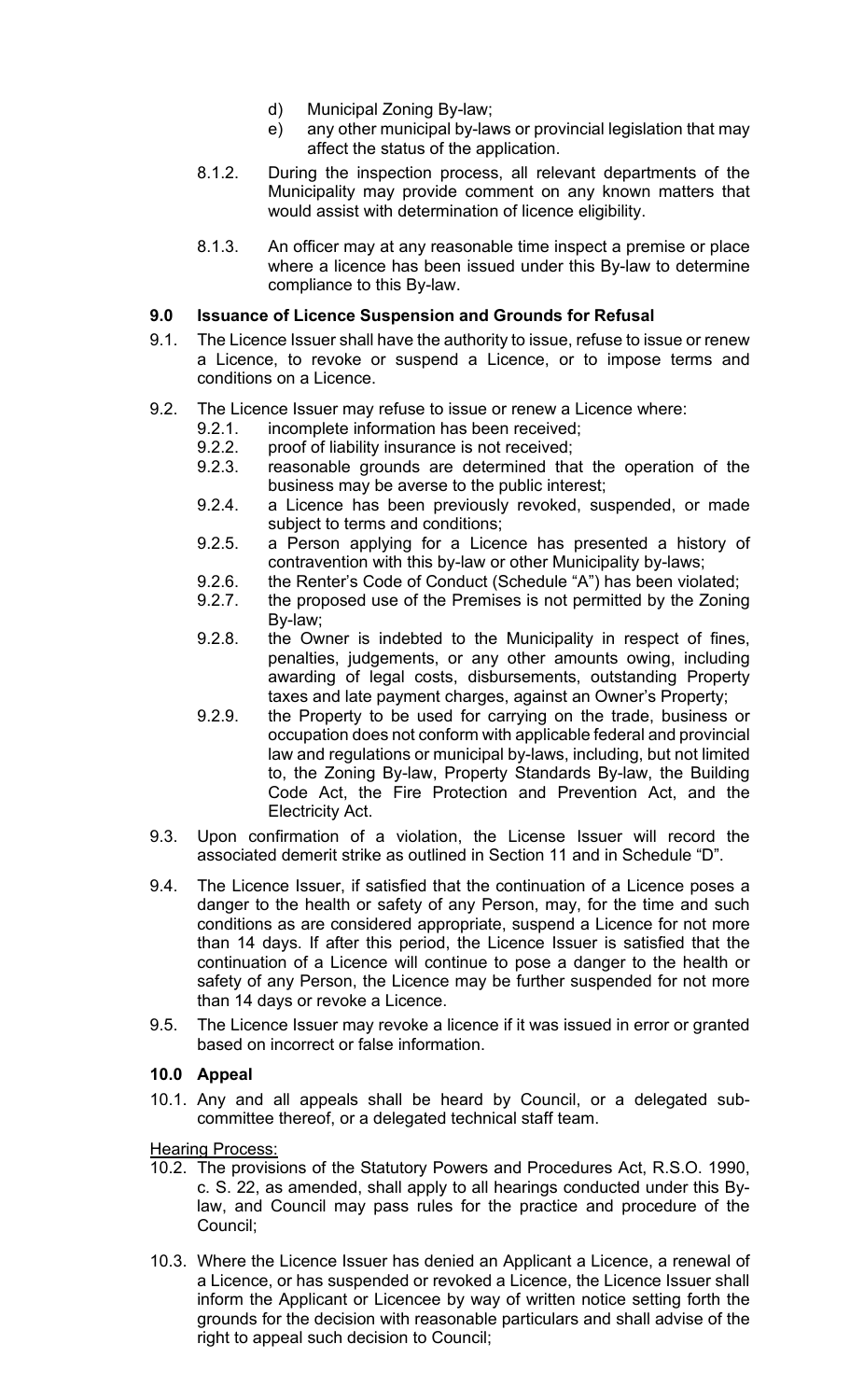- 10.4. A Person may appeal to Council or its delegated body in relation to the matter in subsection 10.3. Appeals will not be permitted for any matters that have previously been heard. Within 14 days of receipt of written notice where the Licence Issuer has denied an Applicant a Licence, a renewal of a Licence, or has suspended or revoked a Licence Application, the applicant must submit, in writing, a request for an Appeal as well as the fees associated.
- 10.5. Where no request for an appeal is received, the decision of the Licence Issuer shall be final and binding.
- 10.6. A hearing shall be held in public, unless determined otherwise in accordance with the Statutory Powers and Procedures Act, R.S.O. 1990, c. S. 22, as amended, and Council or its delegated body shall hear the Applicant or Licencee and every other Person who desires to be heard, and Council may adjourn the hearing or reserve its decision.
- 10.7. No decision of Council or its delegated body is valid unless it is concurred in by the majority of the members of Council that heard the matter, and the decision of the Licensing Council, shall be in writing and shall set out the reasons for the decision;
- 10.8. Any authority or permission granted by Council, or its delegated body may be for such time and subject to such terms and conditions as Council considers advisable and as are set out in the decision;
- 10.9. When a Person who has been given written notice of a hearing does not attend at the appointed time and place, the Licensing Appeal Council or its delegated body may proceed with the hearing in his absence, and the Person shall not be entitled to any further notice of the proceedings;
- 10.10.The Clerk shall no later than fourteen (14) days from the making of the decision send one (1) copy of the decision to: 10.10.1. the Applicant or Licencee; and
	- 10.10.2. each person who appeared in person or by Counsel or by Agent at the hearing and who filed with the Clerk a written request for notice of the decision.

#### **11.0 Demerit Point System**

- 11.1. The Demerit Point System established on Schedule E to this By-law shall be used in the consideration of the issuing, issuing with conditions, suspension, refusal to issue and revocation of a License.
- 11.2. A Licensee may be assessed demerit points as outlined in Schedule E for a contravention of this By-law or as a result of an Administrative Monetary Penalty imposed by the Municipality or a fine or conviction imposed by a Court for a breach of this By-law, or a By-law provision as identified in Schedule B.
- 11.3. A Licensee shall be given Notice forthwith upon any Demerit Points being issued against their Property. Any Demerit points issued pursuant to this Bylaw may be appealed to Council or its delegated person or body in accordance with Sections 8, 9, or 10 of this By-law.
- 11.4. Subject to Section 11.2 of this Bylaw, Demerit points accumulated by a Licensee shall remain in place against the Licensee for a period of two (2) years from the date the demerit points were imposed.
- 11.5. Where Demerit points have been accumulated by the Licensee and remain in place, the License Issuer may take into account the Demerit points and may reduce the term of a new Licence or impose additional conditions on a new Licence, including a reduction in the maximum permitted occupancy.
- 11.6. A Licence may be suspended for a period of not longer than six months if the total Demerit points in effect respecting a Licence is greater than 7.
- 11.7. A Licence may be revoked if the total of all Demerit points in effect is greater than
- 11.8. Notice of a suspension or revocation under this section shall be provided to the Owner or Licencee and an Owner or Licencee may appeal the suspension or revocation in accordance with Section 10 of this Bylaw.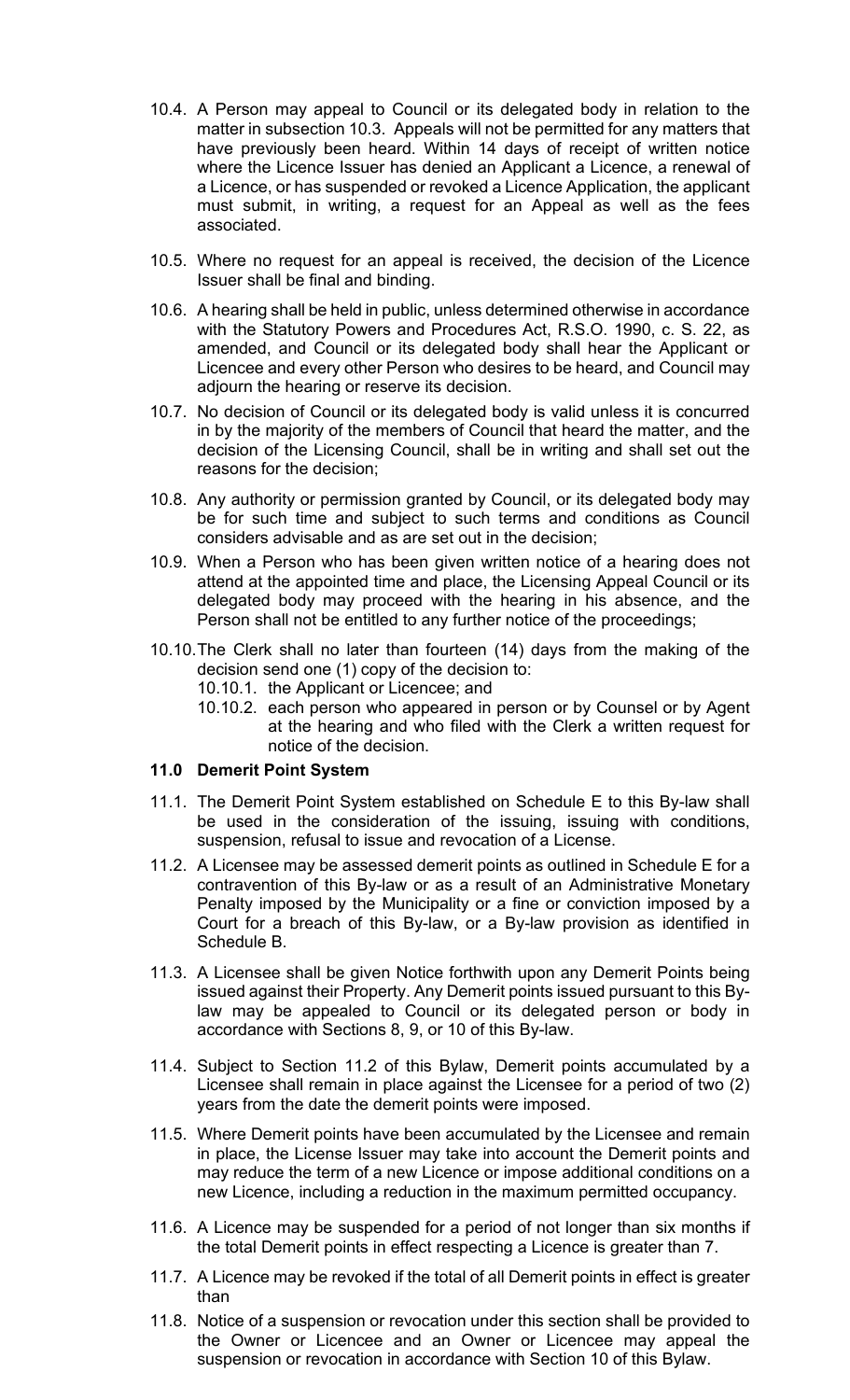## **12.0 Enforcement**

#### Entry and Inspection

- 12.1. The By-law Enforcement Officer, Chief Fire Official or designate(s) may at any time, enter onto a property to determine whether this by-law is being complied with.
- 12.2. Every Person shall permit the By-law Enforcement Officer, Chief Fire Official or designate(s) to inspect any land for the purposes of determining compliance with this by-law.
- 12.3. The By-law Enforcement Officer, Chief Fire Official or designates may enter upon lands at any reasonable time to direct or require that a matter or thing be done, and in default of that matter or thing being done, to do such matter or thing in accordance with this by-law.
- 12.4. A Person exercising a power of entry on behalf of the Municipality under this by-law may be accompanied by any Person under their direction, including the Chief Building Official.
- 12.5. Where an inspection is conducted, the Officer conducting the inspection may:<br>12.5.1.
	- require the production for inspection of documents or things relevant to the inspection;
	- 12.5.2. inspect and remove documents or things relevant to the inspection for the purpose of making copies or extracts;
	- 12.5.3. require information from any Person concerning a matter related to the inspection including their name, address, phone number and identification; and,
	- 12.5.4. alone or in conjunction with a Person possessing special or expert knowledge, make examinations or take tests, samples, or photographs necessary for the purposes of the inspection.
- 12.6. The Municipality may undertake an inspection pursuant to an Order issued under Section 438 of the *Municipal Act*.
- 12.7. The Municipality's power of entry may be exercised by an Officer, or Agent for the Municipality.

#### **Obstruction**

- 12.8. No Person shall hinder or obstruct, or attempt to hinder or obstruct, any Person exercising a power or performing a duty under this by-law.
- 12.9. Every Person who has been alleged to have contravened any of the provisions of this by-law, shall identify themselves to the By-law Enforcement Officer, the Chief Building Official, the Chief Fire Official or their designates upon request, failure to do so shall be deemed to have hindered or obstructed the By-law Enforcement Officer, Chief Building Official, or Chief Fire Official under section 9.1 of this by-law.

## Order

- 12.10.Every person who contravenes any provision of this by-law is guilty of an offence and all contraventions of this By-law are designated as continuing offences pursuant to section 429(2) of the *Municipal Act.*
- 12.11.Service of any notice under this section shall be carried out by personal service or registered mail addressed to the Licencee at the address shown as the Licencee's address on the Application.
- 12.12.Upon determination that a contravention of the provisions of this by-law has occurred, an Officer may issue the required notice and/or order.
- 12.13.Where an Officer has reasonable grounds to believe that a contravention of the by- law has occurred, the Officer may serve an order on the Licencee setting out the reasonable particulars of the contravention and directing:
	- 12.13.1. compliance within a specified period of time;
	- 12.13.2. any work that is required to be done. In the event of a default of such work being done, the Officer may direct work to be done at the Licencee's expense, and the Municipality may recover the expense in the same manner as municipal taxes; or,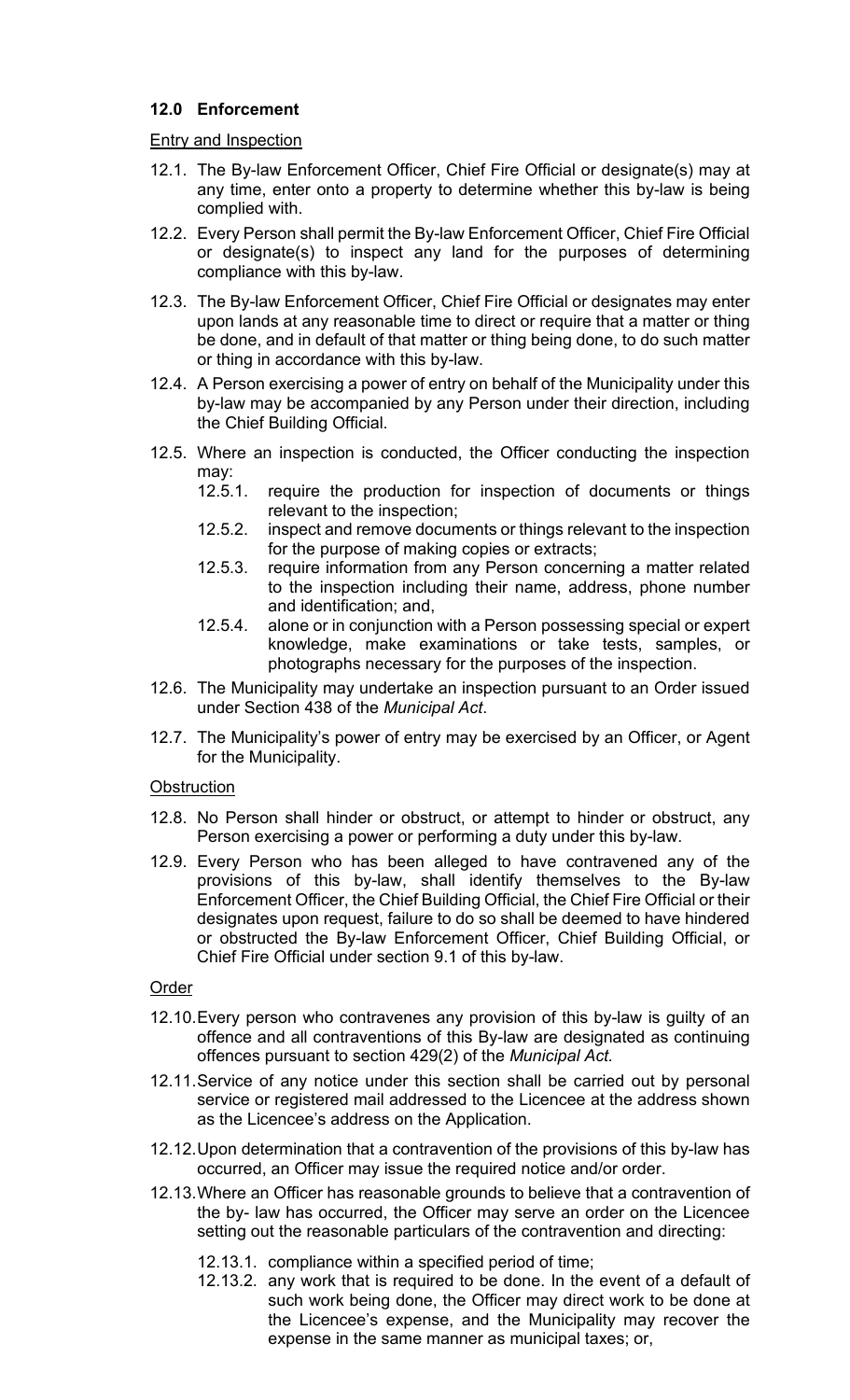- 12.13.3. the activity be discontinued.
- 12.14.An order under this by-law may require work to be done even though the facts which constitute the contravention of this by- law were present before this by-law came into force.
- 12.15.Any violations of those Acts or by-laws, or any other relevant legislation, set forth in Section 9.2.1 to 9.2.9 of this by-law shall be addressed pursuant to the respective remedies.
- 12.16.Every Person shall comply with an order issued by an Officer.

#### Service of Documents

- 12.17.The Municipality may serve any document under this By-law, including but not limited to a penalty notice, personally to the person named on the notice, by registered or regular mail addressed to the person to whom the document is to be given at the person's last known address.
- 12.18.Service by registered or regular mail under Subsection 12.17 shall be deemed to have been made on the fifth day after the day of mailing.
- 12.19.A person's last known address includes the address provided by the person to the Municipality as identified in the property tax file.
	- 12.19.1. the provisions of the by-law;
	- 12.19.2. an order issued under this by-law; or
	- 12.19.3. an order made under Section 431 of the *Municipal Act*;

#### **Administrative Monetary Penalties**

- 12.20.Every person who contravenes any of the provisions of this By-law, including those contained in any of the Schedules and every director of a corporation who concurs in such contravention by the corporation is guilty of an offence and may be subject to an Administrative Monetary Penalty (AMP) in accordance with an AMP By-law as passed by Council of the Municipality of Brighton, or as an offence and conviction liable to a fine in keeping with the provisions of the *Provincial Offences Act.*
- 12.21.An Officer who finds that a person has contravened any provision of this Bylaw may issue a penalty notice addressed to that person.
- 12.22.Any person who contravenes any provision of this By-law shall, upon issuance of a penalty notice pursuant to Section 12.21, be liable to pay to the Municipality an Administrative Monetary Penalty in the amount as noted within the Fee and Charges Bylaw.
- 12.23.The penalty notice shall be given to the person to whom it is addressed as soon as is reasonably practicable and shall include the following information:
	- 12.23.1. Particulars of the contravention, including to which property it applies;
	- 12.23.2. The amount of the administrative monetary penalty;
	- 12.23.3. A statement advising that an Administrative Monetary Penalty will constitute a debt to the Municipality.
- 12.24.A person who has been issued a penalty notice shall pay the Administrative Monetary Penalty within fifteen (15) days from the date the notice was issued.
- 12.25.An Administrative Monetary Penalty that is deemed to be confirmed constitutes a debt to the Municipality and may be added to the tax roll of the property on which the offence occurred.

#### Fines

- 12.26.Every Person who contravenes any provision of this by-law is guilty of an offence pursuant to the provisions of the Provincial Offences Act R.S.O. 1990, Chapter P.33, as amended, and upon conviction, a Person is liable to a fine of not more than \$5,000, exclusive of costs.
- 12.27.Every Person guilty of an offence under this by-law may, if permitted under the Provincial Offences Act, pay a set fine and the Chief Judge of the Ontario Court Provincial division, shall be requested to establish set fines in accordance with Schedule "B" attached to this by-law.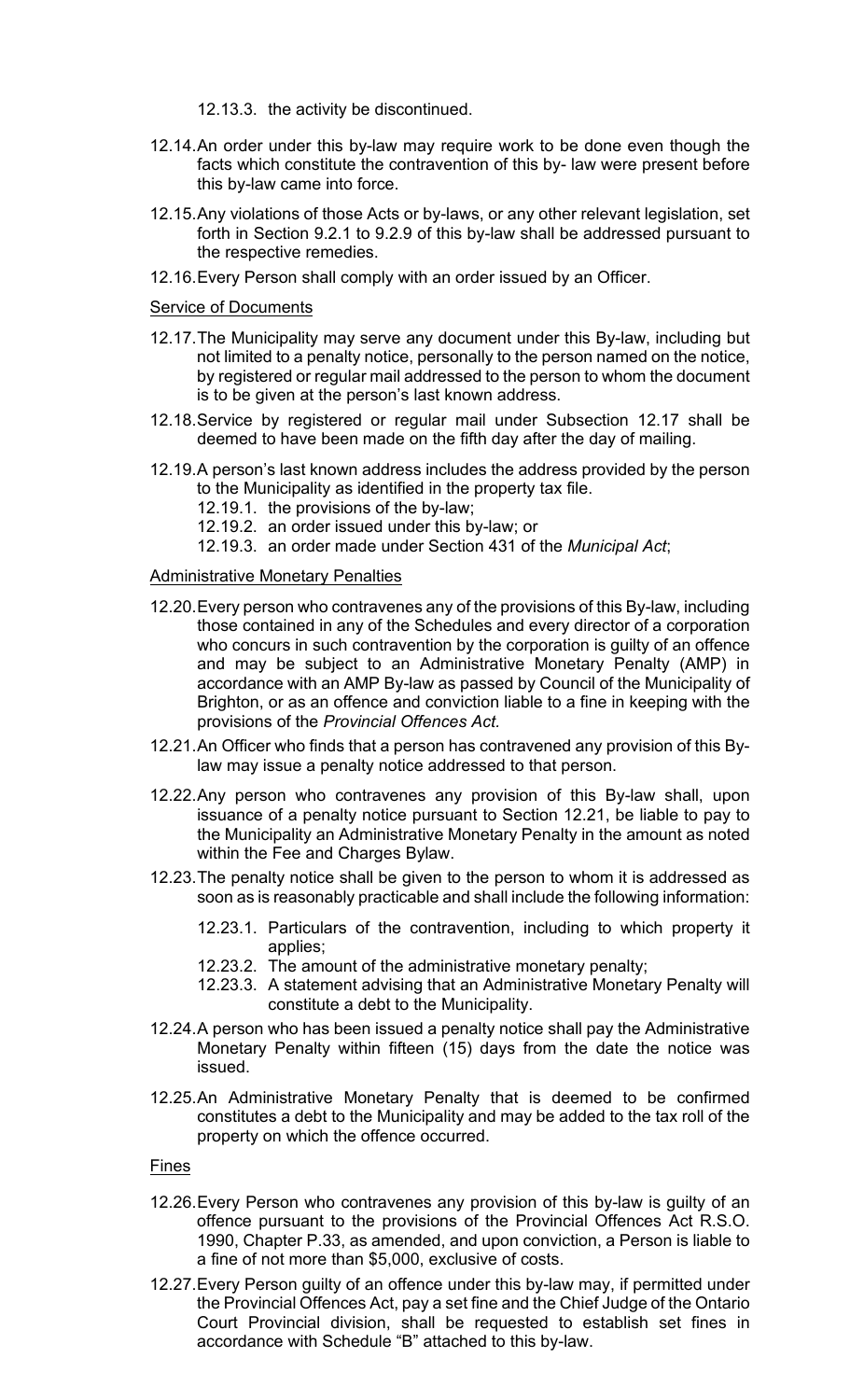- 12.28.Each day a contravention occurs constitutes a new offence.
- 12.29.Every Person, other than a company who contravenes any provision of this by-law, and every director of a corporation who knowingly concurs in such contravention by the Corporation, is guilty of an offence and on conviction liable to a fine not exceeding \$25,000 for a first offence and \$50,000 for any subsequent offence.
- 12.30.Where a corporation is convicted of an offence under this by-law, the maximum penalty is \$50,000 for a first offence and \$100,000 for any subsequent offence.
- 12.31.Where a Person has been convicted for an offence under this by-law by a court of competent jurisdiction, the court may in addition to any other penalty imposed on the Person convicted, issue an order prohibiting the continuation or repetition of the offence or the doing of any act or thing by the Person convicted directed toward the continuation or repetition of the offence.

#### Collection of Unpaid Fines

12.32.Pursuant to Section 441 of the *Municipal Act*, if any part of a fine for a contravention of this By-law remains unpaid after the fine becomes due and payable under Section 66 of the *Provincial Offences Act*, R.S.O. 1990, c P.33, ("Provincial Offences Act") including any extension of time for payment ordered under that Section, the Licence Issuer may give the Person against whom the fine was imposed a written notice specifying the amount of the fine payable and the final date on which it is payable, which shall be not less than 21 days after the date of the notice. If the fine remains unpaid after the final date specified in the notice, the fine is deemed to be unpaid taxes pursuant to Section 351 of the *Municipal Act* and may be added to the Owner's tax roll and collected in the same manner as Property taxes.

#### **13.0 Effective Date and Transitional Provisions**

- 13.1. This By-law shall come into full force and effect upon enactment of the Bylaw at which time all By-laws that are consistent with the provisions of this By- Law and the same are hereby repealed insofar as necessary to give effect to the provisions of this By-law.
- 13.2. Zoning By-law Conformity:
	- 13.2.1. A Property that is subject to a use that is not in conformity to the permitted uses of the Comprehensive Zoning By-law No. 140- 2002, as amended, shall not be issued a Licence.
	- 13.2.2. In the event that the Applicant for a Short Term Accommodation Licence pursuant to this By-law claims that the use as a Short Term Accommodation is a legal non-conforming use pursuant to Section 34(9) of the *Planning Act* or the Property that is subject to the application was used as a Short Term Accommodation dwelling at the time the By-law was passed by Council, the Applicant shall provide evidence that is satisfactory to the Licence Issuer together with a sworn Affidavit or Statutory Declaration from a qualified certified accountant which shall include but not be limited to the following information:
		- i. The Property was being used as a Short Term Accommodation dwelling on or before June 14<sup>th</sup>, 2021, and occupancy capacity complies with the Property Maintenance and Occupancy (Property Standards) By-law;
		- ii. The nature and extent of the Short Term Accommodation use on or before June 14th, 2021, so as to determine if the use has changed, enlarged, expanded or increased since this date; and,
		- iii. The Property has not for a duration of 1-year or more prior to June 14th, 2021, stopped being used as a Short Term Accommodation.
- 13.3. Short Term Accommodations legally existing on the date of passage of this by-law shall have until December 31, 2022, to obtain a Licence, after which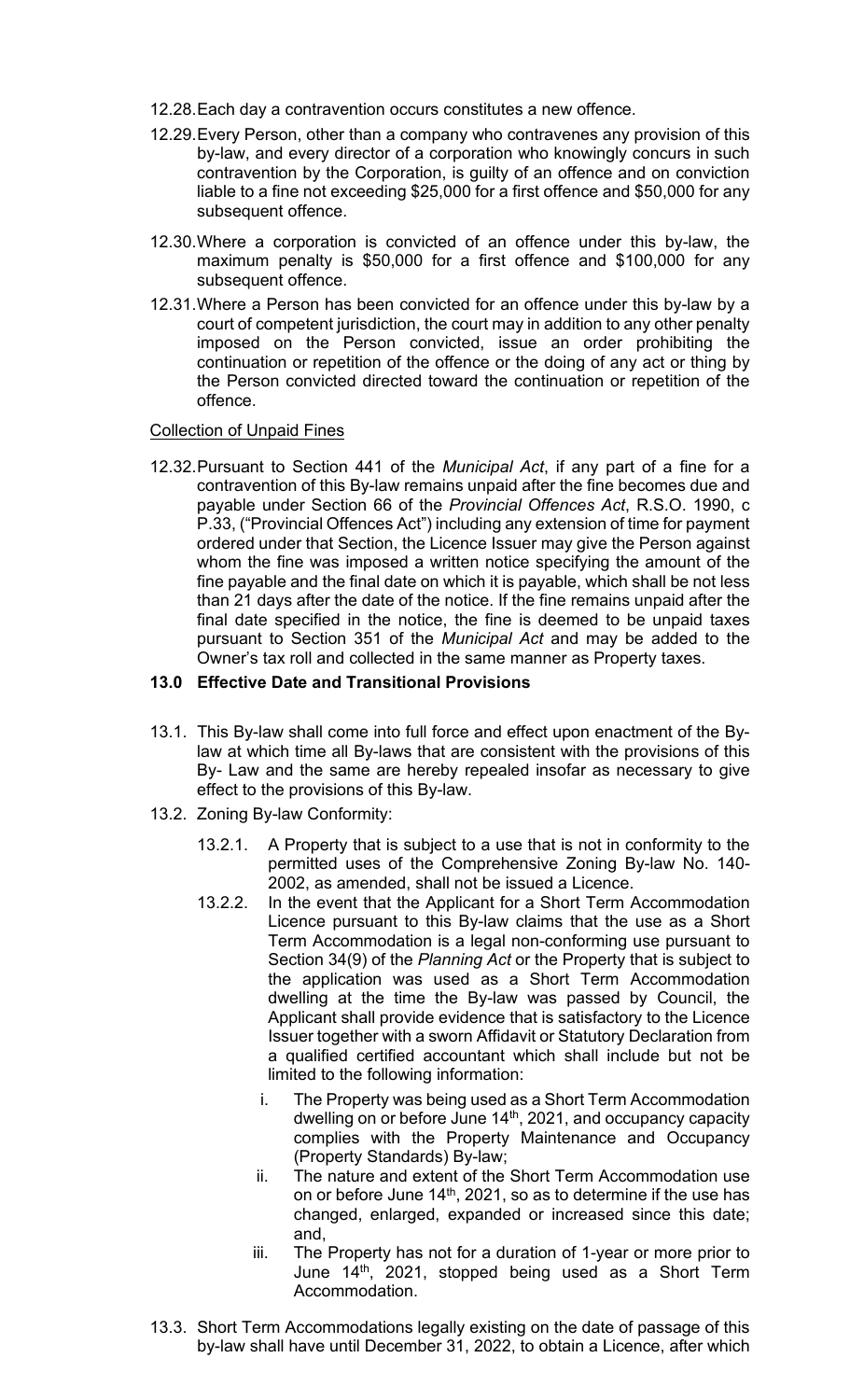a Licence will be granted under full regard and effect to this By-law as though the lot was never used as a Short-Term Accommodation rental.

- 13.4. Notwithstanding density restrictions of the Comprehensive Zoning By-law, a Licence will be issued:
	- 13.4.1. for Short-Term Accommodations that were making use of legally non-conforming and legally non-complying buildings and uses; and,
	- 13.4.2. for conforming and complying buildings and uses.
- 13.5. To ensure density limits of Short-Term Accommodation rentals as established in the Comprehensive Zoning By-law No. 140-2002 is not exceeded, no new Whole-home Short Term Accommodation rental is permitted to be licenced until January 1<sup>st</sup>, 2023.

## **14.0 Severability**

14.1. If a Court of competent jurisdiction declares any section or part of a section of this by-law to be invalid, such section or part of a section shall not be construed as having persuaded or influenced Council to pass the remainder of the by-law and herein is so declared that the remainder of the by-law shall be valid and shall remain in force.

#### **15.0 Schedule**

15.1. Schedules "A", "B", "C", "D" and "E" as attached, forms part of this by-law.

## **16.0 Municipality Not Liable**

- **15** The Municipality assumes no liability for property damage or personal injury resulting from remedial action or remedial work undertaken with respect to any Person or property that is subject of this by-law.**Authorization**
- 17.1. That the Municipal Clerk be authorized and directed to take the necessary actions to give effect to this by-law.

#### **18.0 Repeal**

18.1. The Ministry of the Attorney General may approve the set fines as identified in Schedule "B" and "C" of this By-law, without further amendment to this By-law.

#### **19.0 Date of Taking Effect**

- 19.1. This By-law shall take effect on the date when Official Plan Amendment No. 8 as adopted by the Municipality of Brighton through By-law No. 0094-2021 has been finally approved by the County of Northumberland.
- 19.2. As per Section 19.1, the Clerk shall record such date herein: April 12, 2022.

**Read a first, second and third time and finally passed this 14<sup>th</sup> day of** March 2022.

\_\_\_\_\_\_\_\_\_\_\_\_\_\_\_\_\_\_\_\_\_\_\_\_\_\_\_ \_\_\_\_\_\_\_\_\_\_\_\_\_\_\_\_\_\_\_\_\_\_\_\_\_\_\_\_\_

Brian Ostrander, Mayor Candice Doiron, Clerk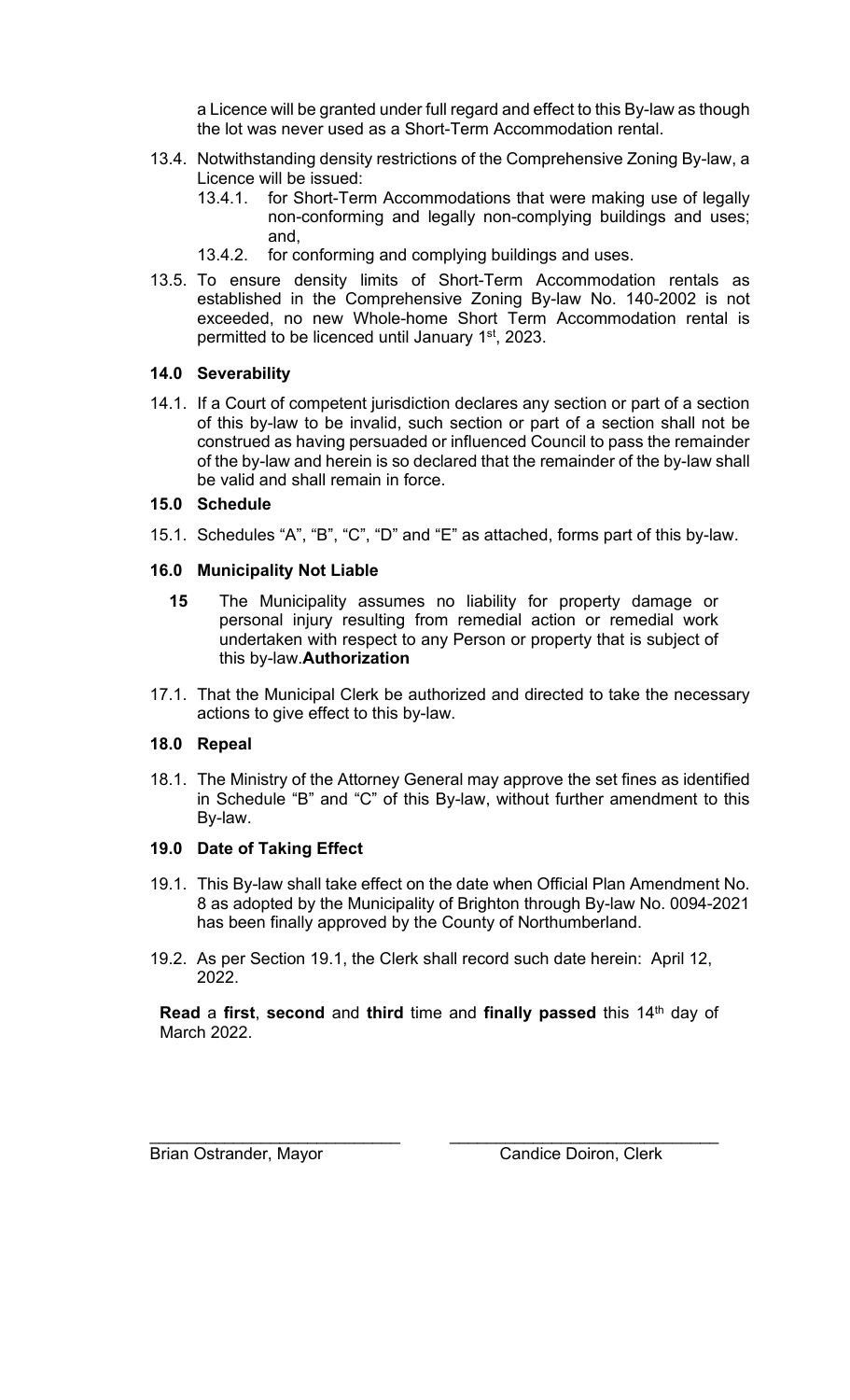# **Schedule `A'**

## **Short-Term Accommodation Rental**

## **Renter's Code of Conduct**

## **1. Purpose of the Code**

The purpose of the Renter's Code of Conduct is to acknowledge that Short-Term Accommodation Rental premises are permitted in residential neighbourhoods and that the permanent residents of these neighbourhoods have the right to enjoy their own properties without nuisance. This Code outlines specific requirements for Short-Term Rental Accommodations and imposes responsibilities for both Owners and Renters of such properties. Owners bear the primary responsibility of conveying this information to renters of their property.

## **2. Objectives of this Code**

The Objective of this Code is to establish acceptable standards of behaviour for hosts and renters to minimize any adverse impacts on the neighbours and the neighbourhood.

## **3. Residential Area**

The Renter acknowledges for themselves and on behalf of others that they will be occupying a Short-Term Accommodation Rental that is located in a residential area.

#### **4. Guiding Principles**

The guiding principles for Short-Term Accommodation Rental renters are:

- The premise that you are occupying is a home;
- Treat the premise as your own;
- Respect your neighbours; and
- Leave it as you find it.

#### **5. Maximum Number of Renters and Guests:**

The maximum number of renters including non-occupying guests and residents, permitted at a Short-Term Accommodation Rental premises shall be limited to two (2) persons per guest room/bedroom/den as per Sections 3.7 and 3.8 of the Short-Term Rental Licensing By-law.

#### **6. Noise and Residential Amenity:**

No person shall make noise to cause a disturbance or conduct themselves in a way that is likely to disturb area residents. Examples of noise that is likely to disturb residents at any time include:

- a) Loud music;
- b) Outdoor or backyard gatherings or activities involving excessive noise or disruptive behaviour;
- c) Late evening/early morning disturbances; and,
- d) Yelling, shouting, singing or conversing loudly.

Renters and their guests are not allowed to disturb neighbours or interfere with their enjoyment of their premises, or the public realm, at any time of the day or night. Failure to comply with the conditions of the Municipality Noise By-law may result in legal action being taken.

#### **7. Access and Parking:**

Please familiarize yourself and your guests with the Parking Management Plan for the premises to ensure ease of access with minimum disturbance to neighbours.

All Short-Term Accommodation Rental premises have vehicle parking requirements as part of the licensing process. Please refer to the approved Premises Parking Management Plan.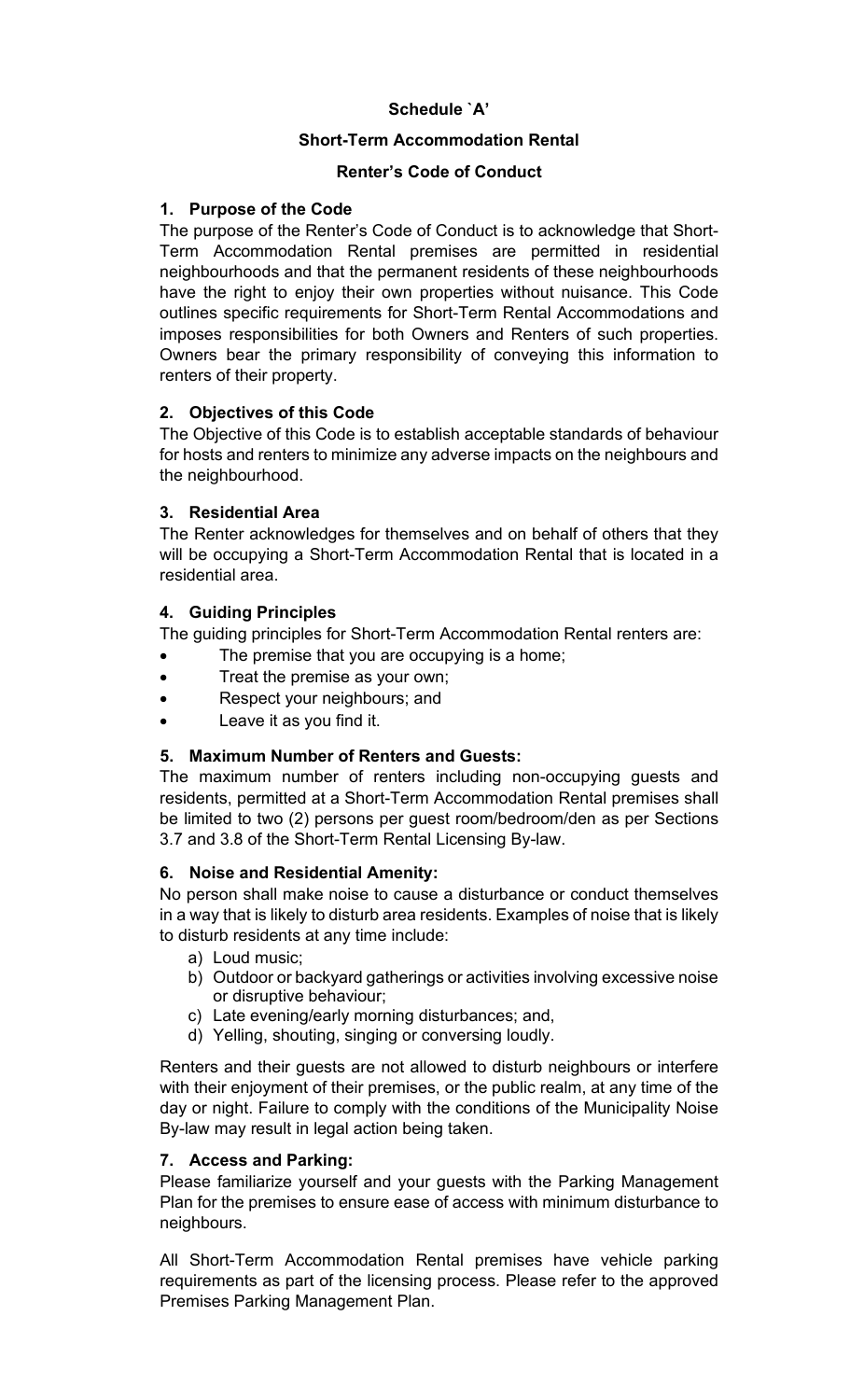## **8. Recycling and Garbage:**

Please familiarize yourself and your guests with the Nuisance and Property Management Plan, including the provisions that have been made for waste management and the day of the week in which waste collection is scheduled. It should be noted that the "putting out" of waste on a non-scheduled day is regulated by the County of Northumberland's Waste Management By-law Waste collection information and pick up times are available on the County of Northumberland's website.

## **9. Dwellings on Lots on Private Sewage Disposal Systems:**

Note: Maximum occupancy of a Short-Term Accommodation Rental is based on a maximum of two persons per Guest Room. Exceeding the maximum occupancy may result in the malfunctioning of the septic system and pollution of the ground water system.

## **10. Fire and Occupant Safety:**

All Short-Term Rental accommodations shall have operating smoke alarms. In Short-Term Rental Accommodations which have a fuel-fired appliance or solid fuel-fired appliance installed or an attached storage garage, the Owner shall ensure that the building is equipped with a **carbon monoxide alarm**  installed outside of the sleeping areas. Further, the Owner shall regularly test the alarms to ensure that they are operational. If a renter discovers that any of the alarms are not operational the renter shall immediately notify the property owner of the deficiency.

#### **11. Owner's Additional Responsibilities**

All owners and renters of Short-Term Rental Accommodations are responsible for compliance with all other Municipality of Brighton by-laws (including, but not limited to the following: Noise By- law, Waste By-law, Open Air Burning By-law, etc.).

**I**, <u>**having read the above,** having read the above,</u> **and the terms of the Short-Term Rental Accommodations By-law and Licence, undertake to provide those persons renting my short- term rental accommodation with a copy of the Renter's Code of Conduct and to advise them to act appropriately. I also realize that a violation of the licensing agreement may result in the suspension or revocation of the short- term rental accommodation for my property.**

**\_\_\_\_\_\_\_\_\_\_\_\_\_\_\_\_\_\_\_\_\_\_\_\_\_\_\_ \_\_\_\_\_\_\_\_\_\_\_\_\_\_\_\_\_\_\_\_\_\_\_**

**Signature of Applicant for Licence Date**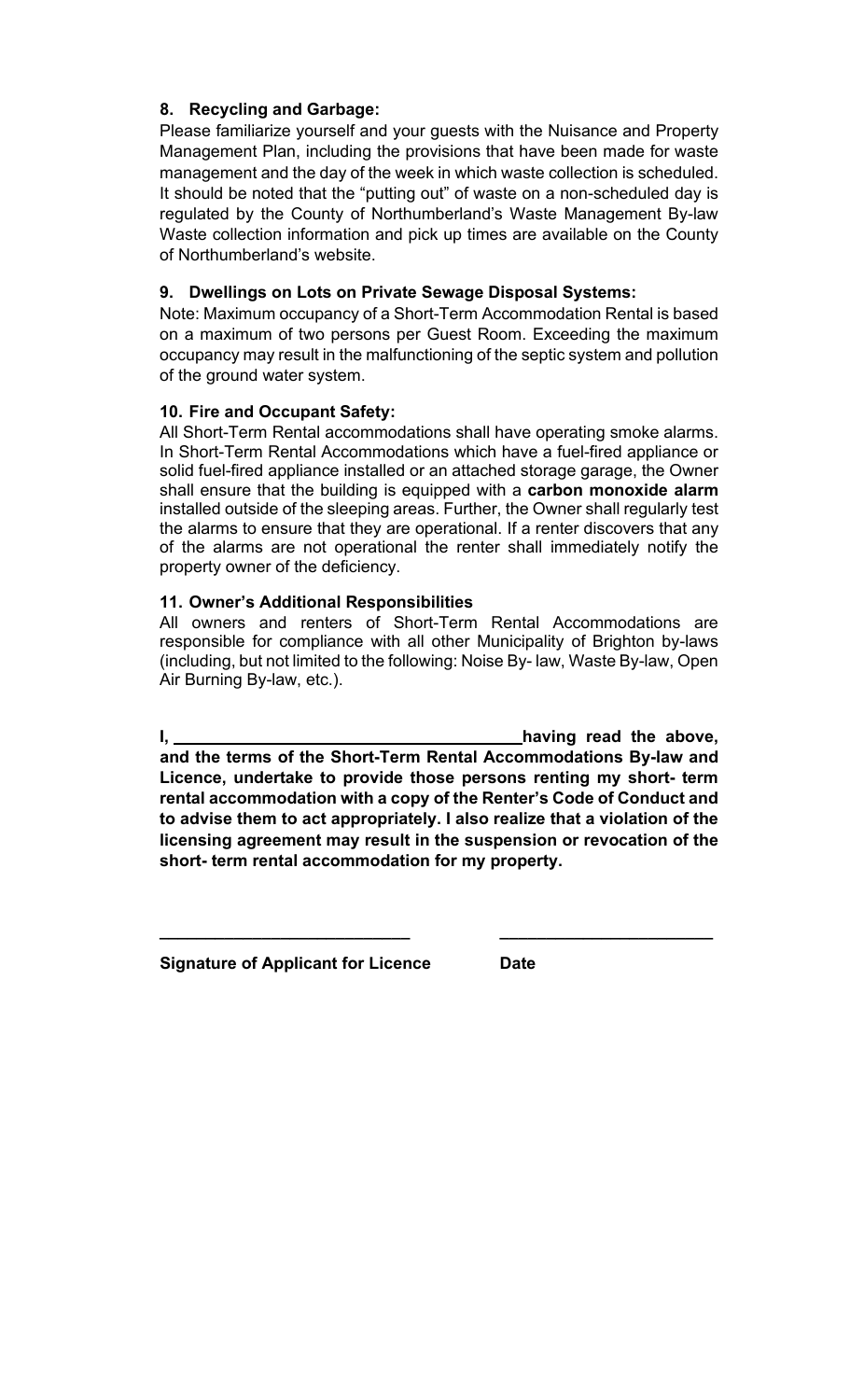#### **Schedule "B"**

#### **The Corporation of the Municipality of Brighton Part I - Provincial Offences Act**

| Item           | <b>Short Form</b><br>Wording                                                  | <b>By-law</b><br><b>Provision</b> | <b>Set Fine</b> |
|----------------|-------------------------------------------------------------------------------|-----------------------------------|-----------------|
| 1              | Operate without a<br>licence                                                  | 3.4                               | \$400.00        |
| $\overline{2}$ | Advertise unlicenced<br>Short-Term<br>Accommodation<br>Rental                 | 3.5                               | \$400           |
| 3              | Violate the renters<br>code of conduct                                        | 4.7                               | \$400           |
| 4              | Licencee rents<br>unapproved room                                             | 3.7, 3.13.2                       | \$500           |
| 5              | Operate in<br>contravention of a<br><b>Municipal Agreement</b>                | 3.6                               | \$500           |
| 6              | Operate in<br>contravention to a<br><b>Provincial Restriction</b><br>or Order | 3.14                              | \$500           |
| $\overline{7}$ | Fail to permit an<br>inspection                                               | 12.2                              | \$500           |
| 8              | Hinder or obstruct<br>any person from<br>performing their duty                | 12.8                              | \$500           |
| 9              | Licencee fail to<br>provide contact<br>information                            | 3.9, 7.1.2                        | \$350           |
| 10             | Fail to comply with<br>Order                                                  | 12.16                             | \$500           |

## **By-Law No. 032-2022 – Short-Term Accommodation Rental By-law**

**NOTE: The general penalty provision for the offences listed above is Section 12.0 of By-law \_\_\_\_ - 2022, as amended, a certified copy of which has been filed.**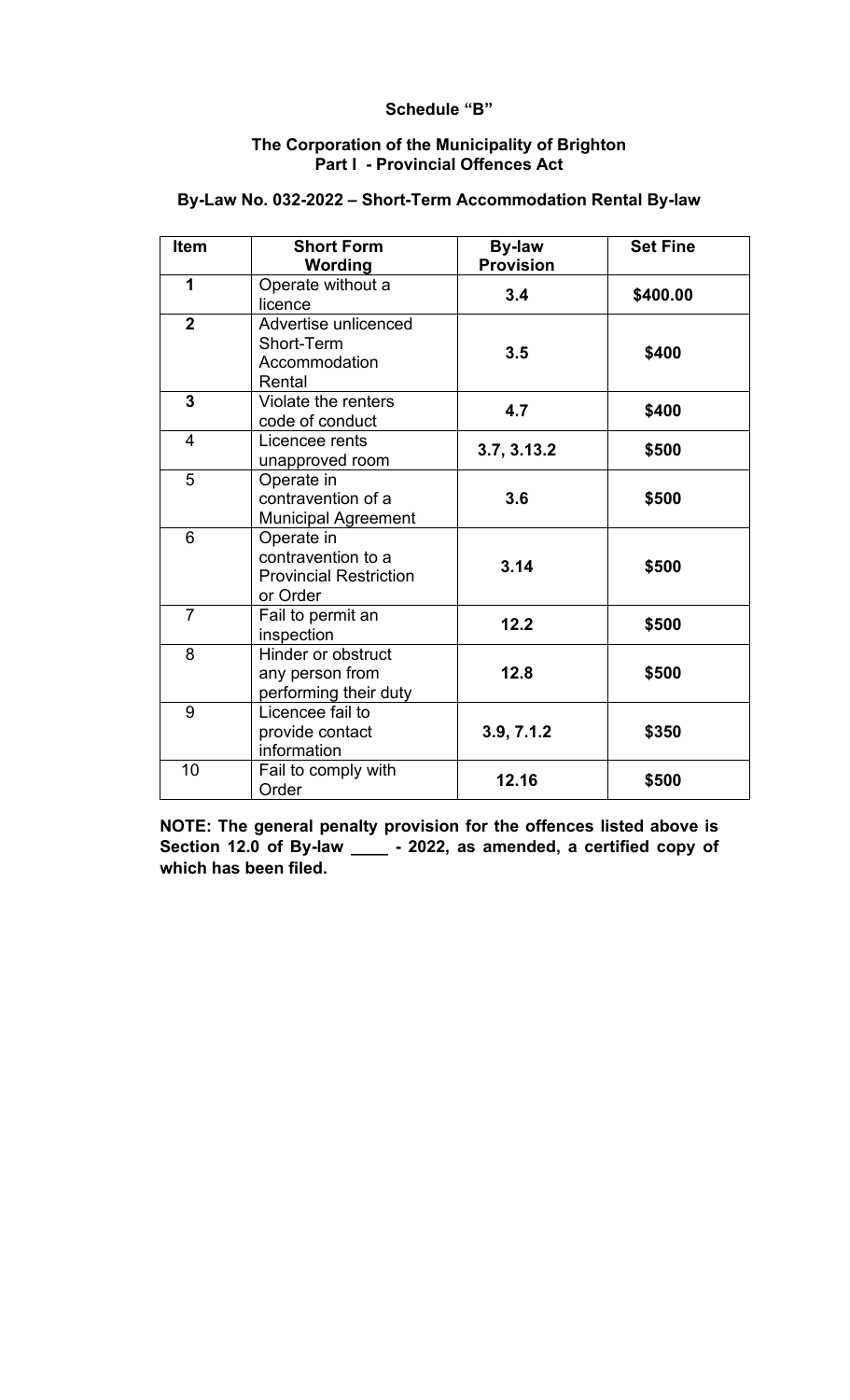#### **Schedule "C"**

# **The Corporation of the Municipality of Brighton**

# **Part II - Provincial Offences Act**

# **By-Law No. 032-2022 – Short-Term Accommodation Rental By-law**

| <b>Item</b>  | <b>Short Form</b>                                                                                                           | <b>By-law</b>    | <b>Set Fine</b> |
|--------------|-----------------------------------------------------------------------------------------------------------------------------|------------------|-----------------|
|              | Wording                                                                                                                     | <b>Provision</b> |                 |
| 1            | Fail to comply with<br>an approved Life<br>Safety Plan                                                                      | 4.8              | \$350.00        |
| $\mathbf{2}$ | Fail to park a<br>vehicle on a hard<br>surfaced driveway                                                                    | 5.3.18           | \$350.00        |
| 3            | Fail to park in<br>accordance with an<br>approved Parking<br><b>Management Plan</b>                                         | 5.1.3, 5.3.2     | \$350.00        |
| 4            | Fail to install or<br>maintain in<br>accordance with<br>Nuisance and<br>Property<br>Management Plan                         | 5.1.3            | \$350.00        |
| 5            | Fail to install or<br>maintain in<br>accordance with an<br>approved Good<br><b>Host Property</b><br><b>Standards Design</b> | 5.1.3            | \$350.00        |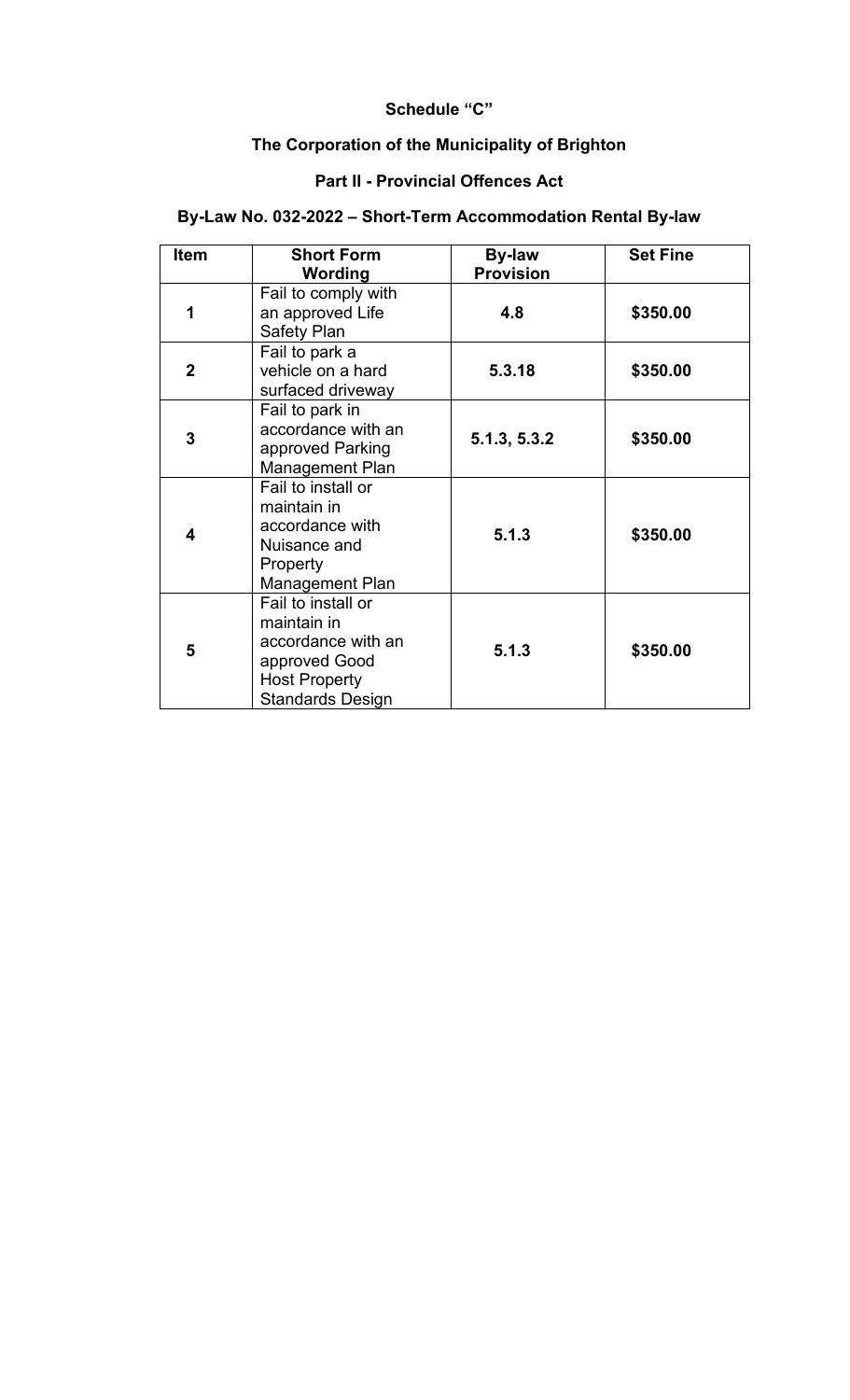#### **Schedule "D"**

#### **The Corporation of the Municipality of Brighton Special Event Notification Form**

# **By-Law No. 032-2022 – Short-Term Accommodation Rental By-Law Special Event Notification Form**

| Municipal                    |    |                                                           | Address:   |
|------------------------------|----|-----------------------------------------------------------|------------|
| Licence                      |    |                                                           | Owner:     |
| Date                         |    | of                                                        | Event:     |
| <b>Description of Event:</b> |    |                                                           |            |
|                              |    |                                                           |            |
|                              |    |                                                           |            |
|                              |    |                                                           |            |
| Number                       | of | Persons                                                   | Attending: |
|                              |    | I will not be hosting paid guests on site for this event. |            |
|                              |    | I I will be hosting paid guests on site for this event.   |            |

**Please be advised that this form is required to be submitted to the Municipal Clerk no later than seven (7) days prior to the scheduled event.**